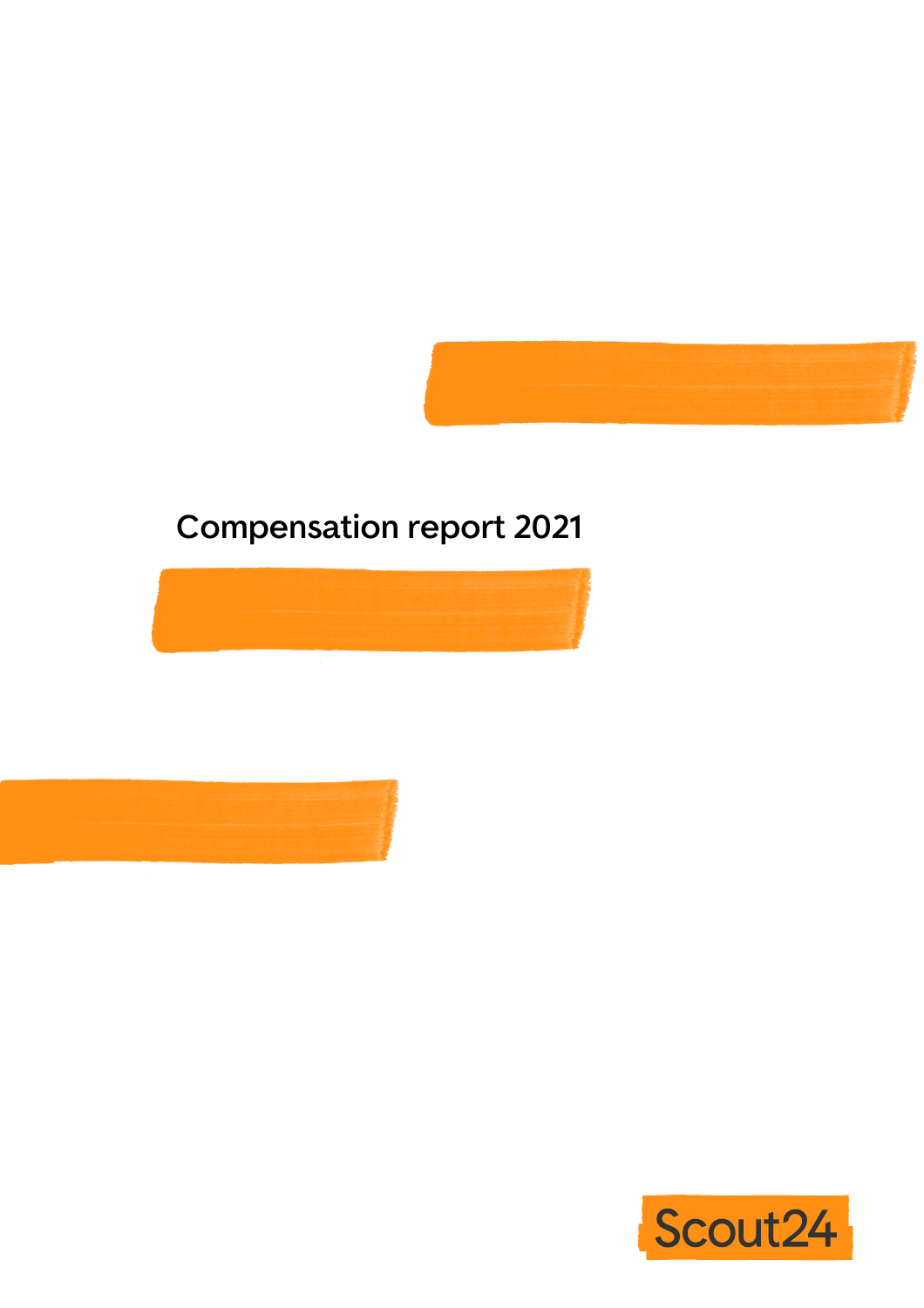### **Compensation report**

The compensation report describes the basic features and components of the compensation of the Management Board and the Supervisory Board of Scout24 SE as well as the personalised compensation, broken down by components, granted to or owed to the members of the corporate bodies in the 2021 financial year.

The compensation report complies with the applicable statutory provisions and, as provided for by the legislator, takes into account for the first time the new provisions under stock corporation law resulting from the act implementing the Shareholders' Rights Directive II (SRD II) of 12 December 2019.

The compensation report also complies with the principles of the German Corporate Governance Code (GCGC) as amended on 16 December 2019; the latter stipulates that the Management Board and the Supervisory Board shall prepare an annual compensation report in accordance with the statutory provisions. The GCGC committees do not make any further recommendations on the implementation of the compensation report.

#### **Compensation of the members of the Management Board**

The compensation system describes the basic features and components of the compensation of the Management Board of Scout24 SE. It complies with the applicable statutory provisions of the German Stock Corporation Act and the recommendations of the German Corporate Governance Code (GCGC).

The aim of the compensation system is to make a significant contribution to the sustainable and long-term continued development of Scout24 SE's success story. This is mainly premised on an appropriate performance- and success-based compensation structure.

Scout24 SE's compensation system was refined to comply with the amended requirements under SRD II and GCGC in the version dated 16 December 2019. It was approved by Scout24 AG's Annual General Meeting on 8 July 2021 and will apply to all new Management Board service contracts concluded in the 2021 financial year from the time they take effect. The **compensation system for members of the Management Board** has been published on the company's website in accordance with Article 120a (2) AktG.

Due to the contractual terms of the service contracts of individual members of the Management Board, both the preceding system of Management Board compensation approved by the 2016 Annual General Meeting and the compensation system approved by Scout24 AG's Annual General Meeting in the 2021 financial year are relevant for the 2021 financial year.

The following presentation of the main features and components of the compensation system refers to that approved by Scout24 AG's Annual General Meeting in the 2021 financial year. In the interest of transparency and to make the compensation for the 2021 financial year easier to understand, this is followed by an overview of the compensation system approved by the 2016 Annual General Meeting.

#### **Overview of the compensation system for members of the Management Board**

Scout24 SE's Supervisory Board has established four principles for the compensation system of the members of the Management Board, on the basis of which the compensation system can make a significant contribution to Scout24's sustainable and long-term success.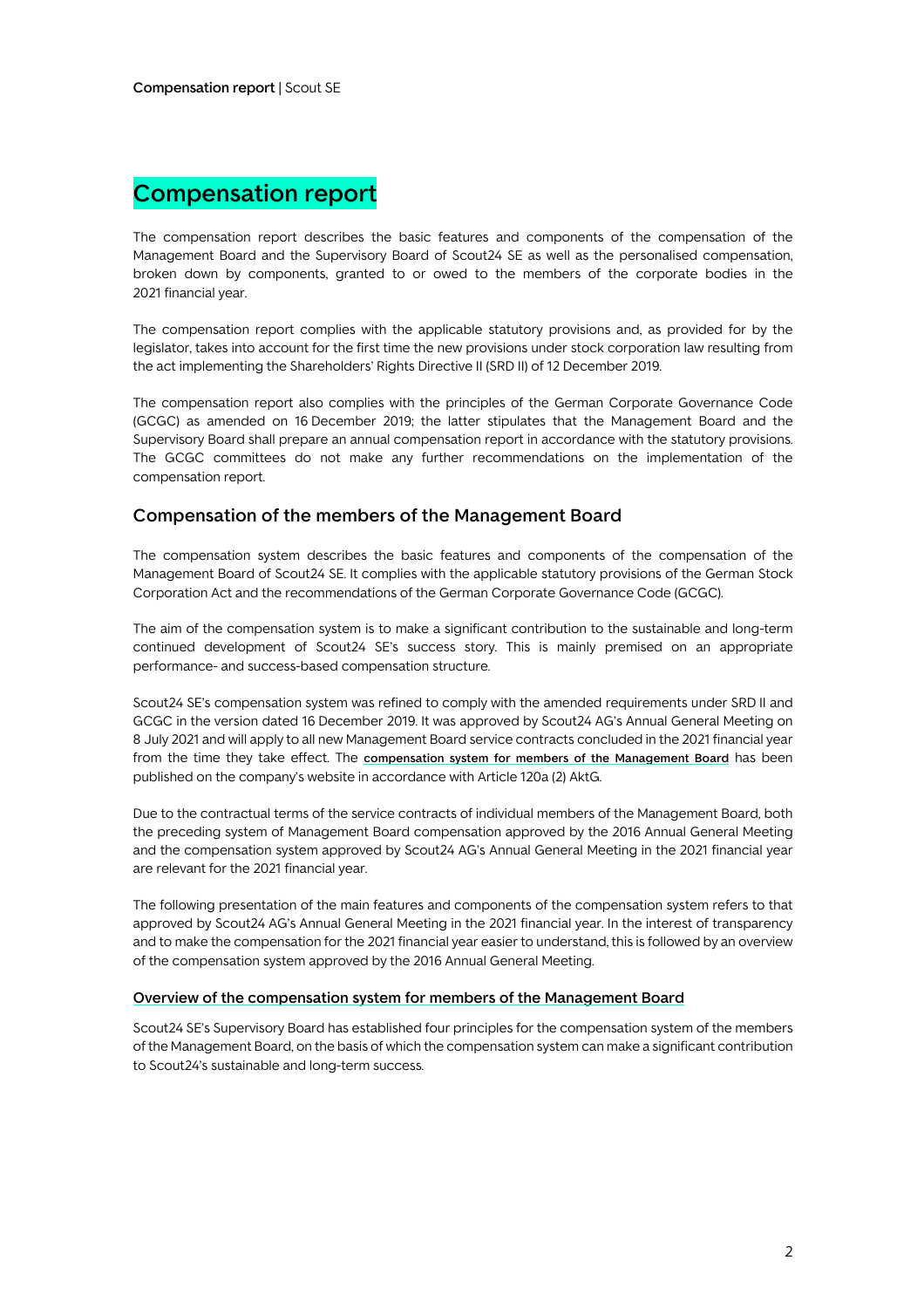| Alignment with<br>corporate strategy                                                            | Long-term success<br>and sustainability                                                            | Capital market orientation                                                                                           | Clarity and understandability                                                                                 |
|-------------------------------------------------------------------------------------------------|----------------------------------------------------------------------------------------------------|----------------------------------------------------------------------------------------------------------------------|---------------------------------------------------------------------------------------------------------------|
| Ambitious growth targets<br>for revenue and operating<br>result<br>In addition, targets related | Long-term variable<br>remuneration accounts for<br>material share of the total<br>remuneration     | Variable remuneration<br>components mainly share-<br>based through<br>performance share units                        | Complies with the<br>requirements of the<br>German Stock Corporation<br>Act / Second Directive of             |
| to the implementation of<br>the corporate strategy in<br>the LTI                                | <b>LTI exceeds STI</b><br>Sustainability component<br>considering social and<br>ecological aspects | Share ownership quideline<br>(100% of net annual fixed<br>remuneration are to be<br>invested in shares, CEO<br>150%) | 12 December 2019<br>Complies with the<br>recommendations of the<br>GCGC in its version of<br>16 December 2019 |

#### **BASIC FEATURES OF THE COMPENSATION SYSTEM**

The underlined features are new features of the enhanced compensation system for Executive Board members

#### **Components of the compensation system**

The compensation of the members of the Management Board of Scout24 SE consists of fixed and variable components. The fixed components consist of fixed compensation, ancillary benefits and retirement benefits. The variable components are performance-related and consist of the one-year variable compensation (shortterm incentive, STI) and the multi-year, share-based variable compensation (long-term incentive, LTI).

The target total compensation comprises the sum of the fixed and variable compensation components. The target compensation is based on the STI and LTI at their target amounts, i.e. 100% target achievement. The share of variable components in the target total compensation exceeds the share of fixed components. vAmong the variable components, the LTI with a term of several years predominates in order to create incentives for sustainable and long-term corporate development.

#### **Fixed components Variable components Fixed remuneration**  $\cdot$  25% - 35% **Fringe benefits**  $-1%$ **Pension benefits**  $\sim$  1% - 2% **Short-Term Incentive (STI)** ~ 15% - 25% **Long-Term Incentive (LTI)** ~ 45% - 55% Fixed base salary paid in monthly instalments Essentially, provision of a company car and insurance allowances Defined contribution plan (direct insurance) • Bonus performance criteria: • 35% revenue • 35% ooEBITDA1 • 30% non-financial sustainability target • Cap: 200% of target amount **Performance** criteria Performance Share Units: 1/3 revenue growth  $1/3$  ooEBITDA<sup>1</sup> growth 1/3 strategic target • Cap: 300% of target amount One-year term Multi-year (4 years) & share based

<sup>1</sup> Ordinary operating EBITDA (ooEBITDA) refers to EBITDA adjusted for non-operating effects, which mainly include expenses for sharebased payments, M&A activities (realised and unrealised), reorganisation and other non-operating effects.

#### **OTHER PROVISIONS RELATING TO THE COMPENSATION SYSTEM**

| Provision                       | Arrangement                                                                                                                                                                                                                                                                                                                                                                                                                                                                                                                                                                                                                                                                                                                                                                                                                                                                                                                                                |
|---------------------------------|------------------------------------------------------------------------------------------------------------------------------------------------------------------------------------------------------------------------------------------------------------------------------------------------------------------------------------------------------------------------------------------------------------------------------------------------------------------------------------------------------------------------------------------------------------------------------------------------------------------------------------------------------------------------------------------------------------------------------------------------------------------------------------------------------------------------------------------------------------------------------------------------------------------------------------------------------------|
| Share Ownership Guideline (SOG) | The members of the Management Board are obliged to acquire shares of Scout24 SE in the amount<br>of 150% (CEO of the Management Board) or 100% (ordinary members of the Management Board) of<br>their net fixed annual compensation and to hold them for the duration of their appointment as<br>members of the Management Board. This further aligns the interests of shareholders and the<br>members of the Management Board. The share portfolio can be built up in stages; the first stage<br>amounting to 25% of the net annual fixed compensation must be reached by 31 December 2022.<br>The Management Board member must hold the full portfolio at the end of the fourth full financial<br>year after the start of their new term of appointment and permanently from that date onwards.<br>Credit is given for shares in Scout24 SE already held. The value of the shares held is determined by<br>the purchase price at the time of acquisition |

### **TARGET TOTAL COMPENSATION**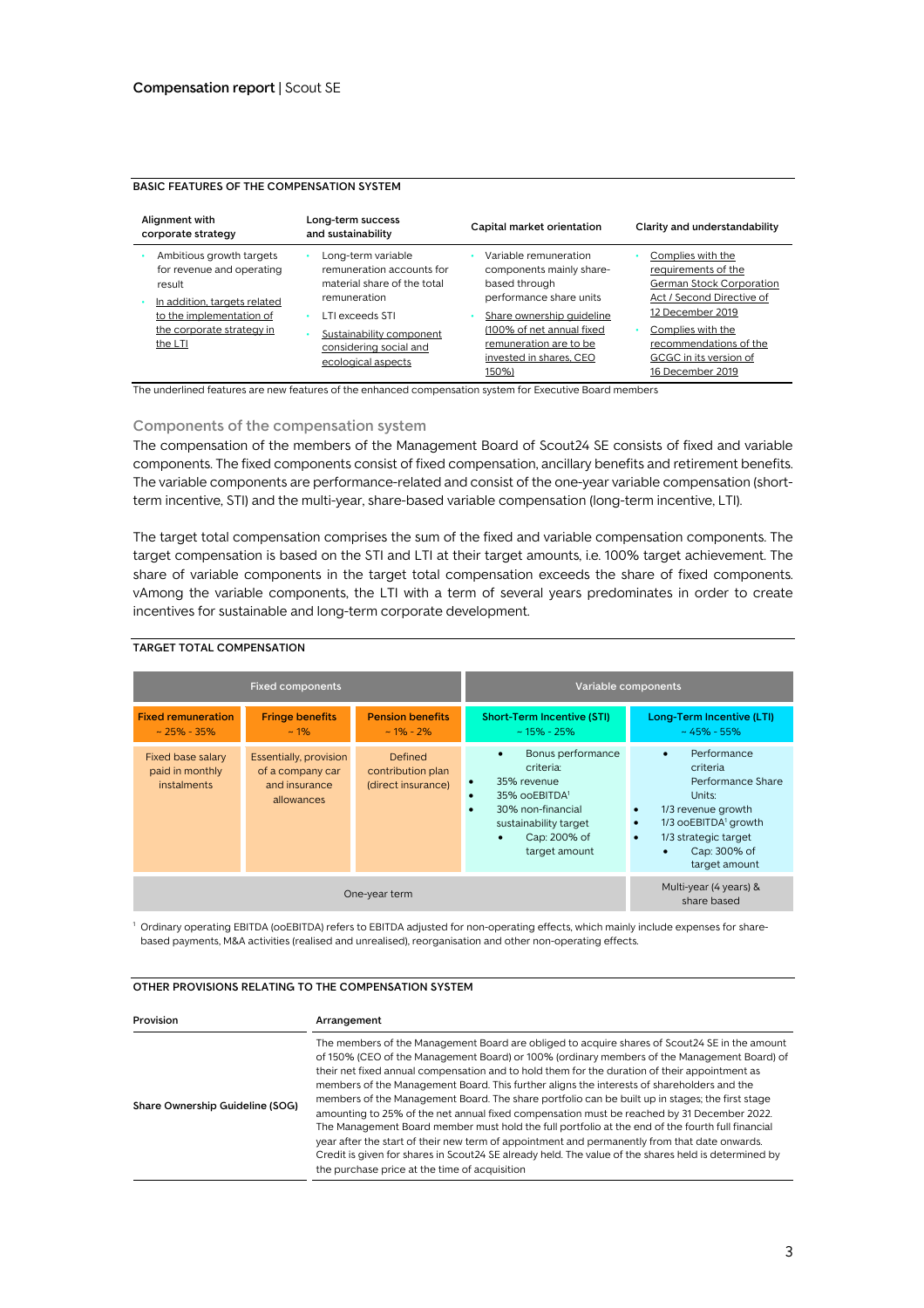| Provision             | Arrangement                                                                                                                                                                                                                                                                                          |  |  |  |  |  |  |
|-----------------------|------------------------------------------------------------------------------------------------------------------------------------------------------------------------------------------------------------------------------------------------------------------------------------------------------|--|--|--|--|--|--|
| Penalty/clawback      | Option to proportionately or fully reduce or reclaim variable compensation in the event of a serious<br>breach of the duty of care (including breaches of the company's internal Code of Conduct) within<br>the meaning of Article 93 AktG or as defined in the provisions of the service contracts. |  |  |  |  |  |  |
| Maximum compensation  | Cap on total compensation granted for a financial year pursuant to Article 87a (1) Sentence 2 no. 1<br>AktG:<br>CEO: EUR 6.500.000                                                                                                                                                                   |  |  |  |  |  |  |
|                       | Ordinary members of the Management Board: EUR 4,000,000                                                                                                                                                                                                                                              |  |  |  |  |  |  |
| Severance payment cap | Severance payments up to a maximum of twice the sum of basic compensation and STI (target<br>amount), but no more than the compensation that would have been payable until the end of the<br>contract term.                                                                                          |  |  |  |  |  |  |

#### **Management board compensation system approved by the 2016 annual general meeting ('2016 system')**

The Supervisory Board sets the compensation for the members of the Management Board. In doing so, the Supervisory Board checks – with due regard to the prescribed requirements set out in Article 87 (1) AktG – the appropriateness of the compensation in terms of the tasks of the individual members of the Management Board, personal performance, the economic and business situation, the company's performance and future prospects as well as the market-conformity of compensation taking into account the comparable environment and the compensation structure otherwise applicable within the company. The compensation scheme for the Management Board is oriented towards creating an incentive for performance-based governance. It comprises fixed and performance-based components. The compensation is capped both overall and for the variable components.

Under the 2016 system, the Management Board's compensation comprises the following components:

| <b>FIXED COMPONENTS</b> |                                                                                                                                                                                                                                                                                          |
|-------------------------|------------------------------------------------------------------------------------------------------------------------------------------------------------------------------------------------------------------------------------------------------------------------------------------|
| Components              | Arrangement                                                                                                                                                                                                                                                                              |
| Fixed compensation      | Fixed basic salary that is paid monthly and based on the areas of activity and responsibility of the<br>respective member of the Management Board.                                                                                                                                       |
| Ancillary benefits      | Ancillary benefits vary for the individual members of the Management Board, but mainly include<br>company cars or compensation for waiving the use of a company car.                                                                                                                     |
| Pension cost            | Scout 24 SE pays the members of its Management Board fixed pension fund contributions for the<br>duration of their employment contracts. Otherwise, the company itself has not entered into any<br>pension contracts for members of the Management Board or granted pension commitments. |

#### **VARIABLE COMPONENTS**

| Components                                | Arrangement                                                                                                                                                                                                                                                                                                          |  |  |  |  |  |  |  |
|-------------------------------------------|----------------------------------------------------------------------------------------------------------------------------------------------------------------------------------------------------------------------------------------------------------------------------------------------------------------------|--|--|--|--|--|--|--|
| One-year variable compensation<br>(STI)   | Performance criteria for target bonus:<br>33.3-50% revenue<br>33.3-50% ooEBITDA<br>• 0-33.3% non-financial sustainability target<br>Cap: 200% of the target amount                                                                                                                                                   |  |  |  |  |  |  |  |
| Special payment                           | At the Supervisory Board's discretion, it is possible to grant a special payment for extraordinary<br>performance. The amount of the special payment is limited to three times the one-year variable<br>compensation (CEO) or two times the annual fixed compensation (ordinary members of the<br>Management Board). |  |  |  |  |  |  |  |
| Multi-year variable compensation<br>(LTI) | Performance criteria for performance share units:<br>33.3% revenue growth<br>33.3% ooEBITDA growth<br>33.3% relative capital market condition<br>Cap on performance factor: 200%<br>Cap on payment per share unit: 3.5 times the share unit price on the grant date                                                  |  |  |  |  |  |  |  |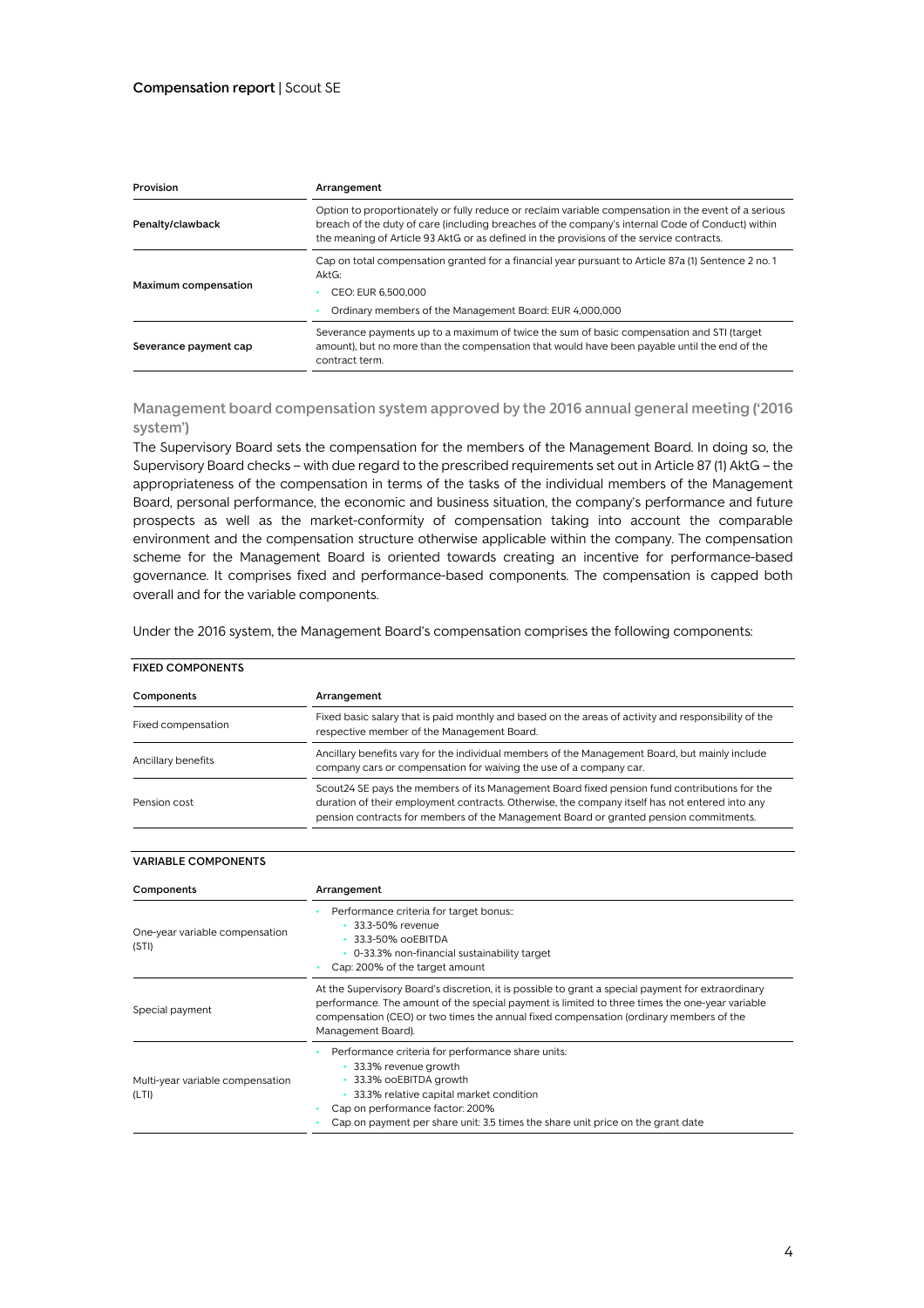#### **OTHER PROVISIONS RELATING TO THE COMPENSATION SYSTEM**

| Components            | Arrangement                                                                                                                                                                                                                                                                                                                                                                                                     |
|-----------------------|-----------------------------------------------------------------------------------------------------------------------------------------------------------------------------------------------------------------------------------------------------------------------------------------------------------------------------------------------------------------------------------------------------------------|
| Maximum compensation  | Cap on total compensation granted for a financial year pursuant to Article 87a (1) Sentence 2 no. 1<br>AktG: EUR 10,715.9 thousand (CEO) and EUR 6,300.0 thousand or EUR 7,000.0 thousand (ordinary<br>member of the Management Board).                                                                                                                                                                         |
| Severance payment cap | In the event that a service agreement is terminated by the company without due cause, the service<br>agreements for the members of the Management Board include a severance payment commitment<br>equivalent to a maximum of two times the sum of the annual fixed compensation and the STI (target<br>amount), albeit to a maximum of the compensation that would be payable until the end of the<br>contract. |

In total, a target achievement of 100% results in the following target total compensation for the 2021 financial year:

| <b>EUR '000</b>                         | Tobias Hartmann <sup>1</sup><br><b>CEO since 11/2018</b> |                    | Dr Dirk Schmelzer<br>CFO since 06/2019 |        |         | Dr Thomas Schroeter <sup>1</sup><br>CPO since 12/2018 | Ralf Weitz <sup>1</sup><br>CCO since 12/2018 |                    |
|-----------------------------------------|----------------------------------------------------------|--------------------|----------------------------------------|--------|---------|-------------------------------------------------------|----------------------------------------------|--------------------|
|                                         | 100%                                                     | Share <sup>2</sup> | 100%                                   | Share  | 100%    | Share <sup>2</sup>                                    | 100%                                         | Share <sup>2</sup> |
| <b>Fixed components</b>                 |                                                          |                    |                                        |        |         |                                                       |                                              |                    |
| Fixed compensation                      | 718.7                                                    | 22.4%              | 420.0                                  | 21.0%  | 419.3   | 18.4%                                                 | 419.3                                        | 18.4%              |
| Ancillary benefits                      | 15.9                                                     | 0.5%               | 14.0                                   | 0.7%   | 6.4     | 0.3%                                                  | 4.9                                          | 0.2%               |
| Total                                   | 734.6                                                    | 22.9%              | 434.0                                  | 21.7%  | 425.7   | 18.7%                                                 | 424.2                                        | 18.7%              |
| Variable components                     |                                                          |                    |                                        |        |         |                                                       |                                              |                    |
| One-year variable compensation (STI)    | 382.6                                                    | 11.9%              | 210.0                                  | 10.5%  | 217.1   | 9.5%                                                  | 217.1                                        | 9.5%               |
| Multi-year variable compensation (LTI)3 | 2,046.6                                                  | 63.7%              | 1,333.3                                | 66.6%  | 1,607.7 | 70.7%                                                 | 1,607.7                                      | 70.7%              |
| of which: LTIP 2018                     | 1,833.3                                                  | 57.0%              | 1,333.3                                | 66.6%  | 1,527.8 | 67.1%                                                 | 1,527.8                                      | 67.2%              |
| of which: LTIP 2021                     | 213.2                                                    | 6.6%               | n/a                                    | n/a    | 79.9    | 3.5%                                                  | 79.9                                         | 3.5%               |
| Total                                   | 2,429.2                                                  | 75.6%              | 1,543.3                                | 77.1%  | 1,824.8 | 80.2%                                                 | 1,824.8                                      | 80.2%              |
| Pension cost                            | 50.0                                                     | 1.6%               | 25.0                                   | 1.2%   | 25.0    | 1.1%                                                  | 25.0                                         | 1.1%               |
| Total compensation                      | 3,213.8                                                  | 100.0%             | 2,002.4                                | 100.0% | 2,275.5 | 100.0%                                                | 2,274.0                                      | 100.0%             |

<sup>1</sup> For Mr Hartmann, Dr Schroeter and Mr Weitz, both compensation systems applicable in the 2021 financial year are taken into account pro rata temporis.

 $<sup>2</sup>$  As both compensation systems were valid in the 2021 financial year, the shares of total compensation reported for the 2021 financial year</sup> do not match the proportionate target total compensation in accordance with the compensation system approved by the 2021 Annual General Meeting.

<sup>3</sup> The tranches granted under the LTIP 2018 were committed for the three-year contractual term of the Management Board service contracts; to this extent, the tranches were distributed evenly over the financial years of the contractual term for the purpose of determining the target compensation; the respective start of service on the Management Board during the year was taken into account; the proportionate amount attributable to 2021 financial year is used for the 2021 target compensation.

The structure of the (target) compensation takes into account the long-term development of the company.

Under the LTIP 2021, members of the Management Board receive a tranche of virtual performance share units in Scout24 each year in which the related Management Board service contract is in effect, in each case annually on 1 January. The entitlement pro rata temporis for the 2021 financial year was taken into account in determining the target compensation.

#### **Compensation of the members of the Management Board in the 2021 financial year**

The following table shows the total compensation granted to or owed to the members of the Management Board in the 2021 reporting year and the previous year. This mainly relates to compensation granted in previous financial years under the compensation system in place at the time. The compensation components correspond to the respective applicable compensation systems.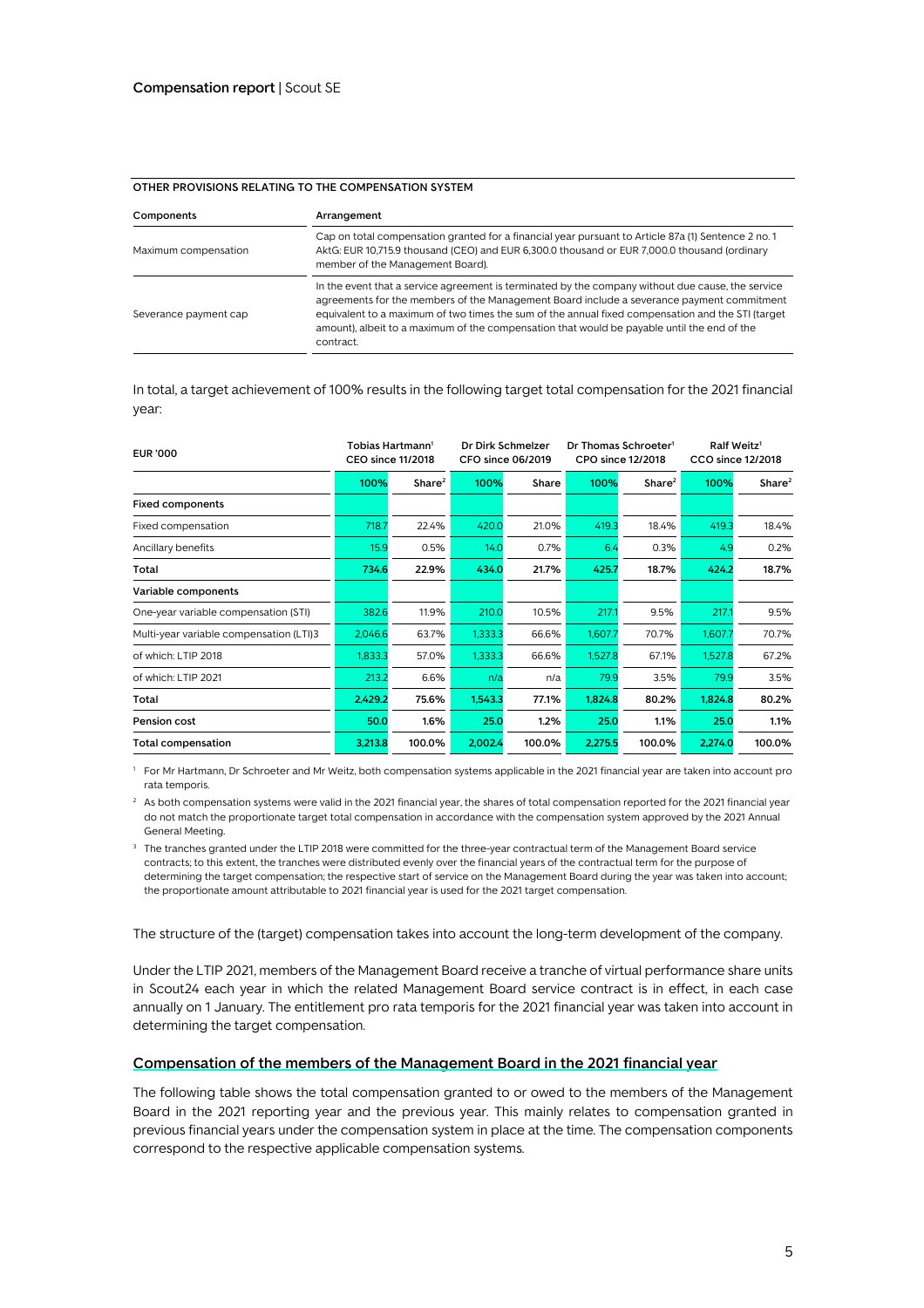With regard to the fixed components and the one-year variable compensation, reference is made to the fact that the compensation deemed to be "granted" in accordance with Section 162 (1) AktG is that which the members of the Executive Board have earned in the financial year 2021. Compensation is considered 'owed' if it is due but not yet fulfilled. For multi-year variable compensation, in deviation from this, inclusion in the total compensation only takes place at the end of the respective waiting period or performance period when a payable amount is given and this has also been paid out. This approach is considered to be more transparent and therefore more appropriate, as it is less subject to assumption-related uncertainties.

For further information on the compensation components, please refer to the explanations following table.

| in '000 EUR                                          |          | <b>Tobias Hartmann</b><br><b>CEO since 11/2018</b> |         | Dr Dirk Schmelzer<br><b>CFO since 06/2019</b> |         | Dr Thomas Schroeter<br>CPO since 12/2018 | <b>Ralf Weitz</b><br><b>CCO since 12/2018</b> |         | Total    |         |  |
|------------------------------------------------------|----------|----------------------------------------------------|---------|-----------------------------------------------|---------|------------------------------------------|-----------------------------------------------|---------|----------|---------|--|
|                                                      | 2021     | 2020                                               | 2021    | 2020                                          | 2021    | 2020                                     | 2021                                          | 2020    | 2021     | 2020    |  |
| <b>Fixed components</b>                              |          |                                                    |         |                                               |         |                                          |                                               |         |          |         |  |
| Fixed compensation                                   | 718.7    | 680.0                                              | 420.0   | 420.0                                         | 419.3   | 400.0                                    | 419.3                                         | 400.0   | 1.977.2  | 1,900.0 |  |
| Ancillary benefits                                   | 15.9     | 14.0                                               | 14.0    | 14.0                                          | 6.4     | 5.4                                      | 4.9                                           | 5.0     | 41.3     | 38.5    |  |
| Total                                                | 734.6    | 694.0                                              | 434.0   | 434.0                                         | 425.7   | 405.4                                    | 424.2                                         | 405.0   | 2.018.6  | 1,938.5 |  |
| Variable components                                  |          |                                                    |         |                                               |         |                                          |                                               |         |          |         |  |
| One-year variable<br>compensation (STI) <sup>1</sup> | 565.1    | 792.2                                              | 311.3   | 489.3                                         | 321.0   | 466.0                                    | 321.0                                         | 466.0   | 1.518.3  | 2.213.5 |  |
| Multi-year variable<br>compensation (LTI)            | 2.341.6  | 0.0                                                | 1.219.0 | 0.0                                           | 1.847.0 | 894.8                                    | 1.847.0                                       | 0.0     | 7.254.5  | 894.8   |  |
| Total                                                | 2,906.7  | 792.2                                              | 1.530.3 | 483.3                                         | 2.167.9 | 1.360.8                                  | 2.167.9                                       | 466.0   | 8,772.8  | 3.108.3 |  |
| Pension $cost2$                                      | 50.0     | 50.0                                               | 25.0    | 25.0                                          | 25.0    | 25.0                                     | 25.0                                          | 25.0    | 125.0    | 125.0   |  |
| Total compensation                                   | 3,691.3  | 1,536.2                                            | 1,989.3 | 948.3                                         | 2,618.6 | 1,791.2                                  | 2.617.2                                       | 896.0   | 10.916.4 | 5,171.8 |  |
| Relative share of fixed<br>components                | 21.3%    | 48.4%                                              | 23.1%   | 48.4%                                         | 17.2%   | 24.0%                                    | 17.2%                                         | 48.0%   | 19.6%    | 39.9%   |  |
| Relative share of variable<br>components             | 78.7%    | 51.6%                                              | 76.9%   | 51.6%                                         | 82.8%   | 76.0%                                    | 82.8%                                         | 52.0%   | 80.4%    | 60.1%   |  |
| Maximum compensation <sup>3</sup>                    | 10,715.9 | 10,715.9                                           | 6.300.0 | 6,300.0                                       | 7,000.0 | 7,000.0                                  | 7.000.0                                       | 7,000.0 | n/a      | n/a     |  |

Former members of the Management Board received no compensation in the reporting year.

<sup>1</sup> The one-year variable compensation contains the special bonus vested for the 2020 financial year of Mr Hartmann (EUR 340.0 thousand), Dr Schmelzer (EUR 210.0 thousand), Dr Schroeter (EUR 200.0 thousand) and Mr Weitz (EUR 200.0 thousand).

 $2$  The pension costs relate to defined contribution obligations.

<sup>3</sup> In each case, the amounts indicated are the amounts applicable for a full year (12 months) in accordance with the contracts concluded in 2018 and 2019. For further information, see the "Cap on total annual compensation" section.

Compliance with the maximum compensation can only be verified retrospectively after all payments under the LTIP 2018 tranches have been made, as the contractual provisions for determining the compensation relevant for the maximum compensation require all payments made under the LTIP 2018 to be spread over five years. Subject to this, the maximum compensation was complied with in fiscal year 2021. The compensation relevant for the maximum compensation for the 2021 financial year amounted to EUR 1,818.0 thousand for Mr Hartmann, EUR 1,014.1 thousand for Dr Schmelzer, EUR 1,141.1 thousand for Dr Schroeter and EUR 1,139.6 thousand for Mr Weitz.

The following table presents the relative shares of total compensation in 2021: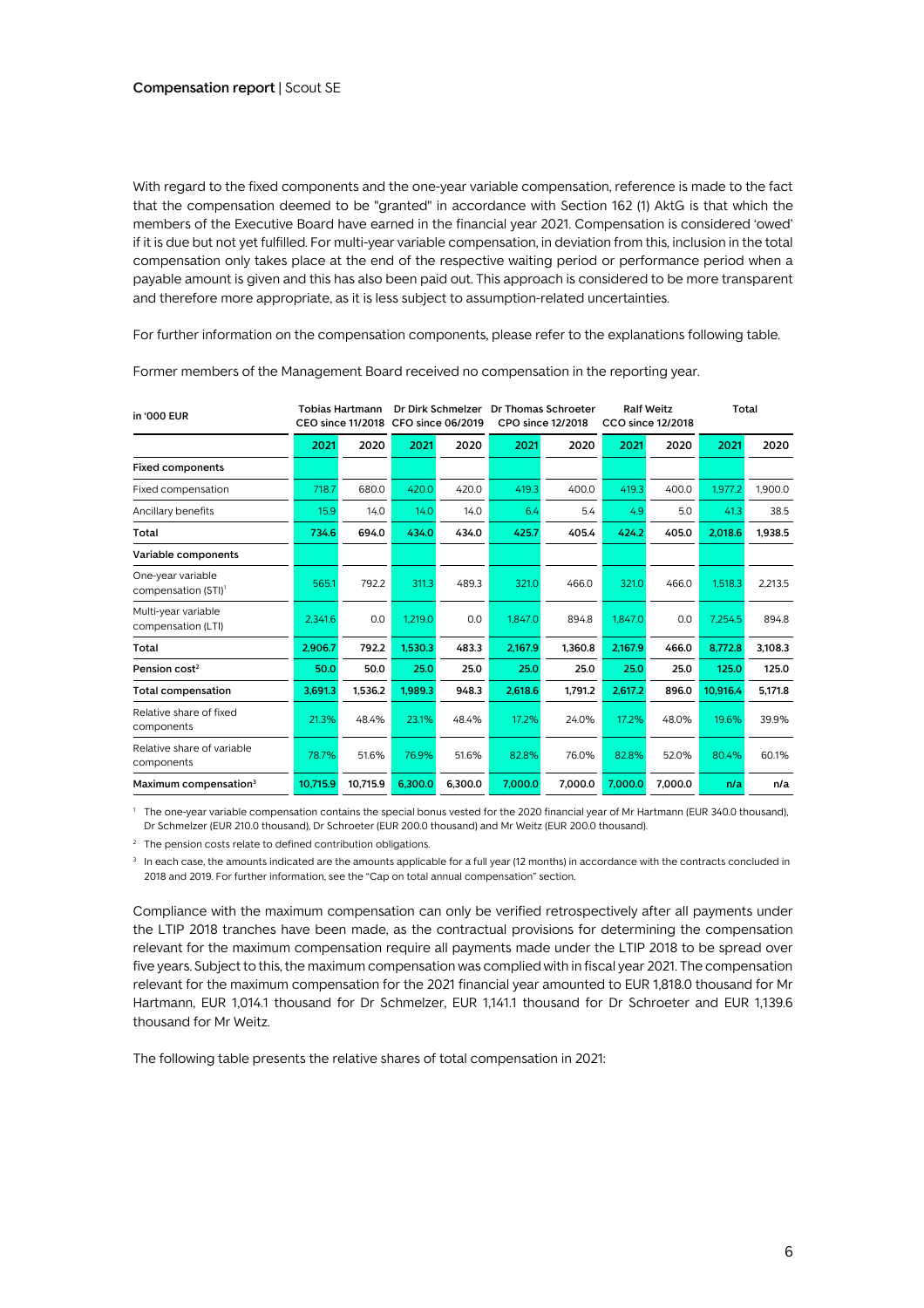| in '000 EUR                                          |         | Tobias Hartmann |         | Dr Dirk Schmelzer<br>CEO since 11/2018 CFO since 06/2019 | <b>Dr Thomas Schroeter</b><br><b>CPO since 12/2018</b> |        | <b>Ralf Weitz</b><br><b>CCO since 12/2018</b> |        | Total    |        |
|------------------------------------------------------|---------|-----------------|---------|----------------------------------------------------------|--------------------------------------------------------|--------|-----------------------------------------------|--------|----------|--------|
|                                                      | 2021    | Share           | 2021    | Share                                                    | 2021                                                   | Share  | 2021                                          | Share  | 2021     | Share  |
| <b>Fixed components</b>                              |         |                 |         |                                                          |                                                        |        |                                               |        |          |        |
| Fixed compensation                                   | 718.7   | 19.5%           | 420.0   | 21.1%                                                    | 419.3                                                  | 16.0%  | 419.3                                         | 16.0%  | 1.977.2  | 18.1%  |
| Ancillary benefits                                   | 15.9    | 0.4%            | 14.0    | 0.7%                                                     | 6.4                                                    | 0.2%   | 4.9                                           | 0.2%   | 41.3     | 0.4%   |
| Total                                                | 734.6   | 19.9%           | 434.0   | 21.8%                                                    | 425.7                                                  | 16.3%  | 424.2                                         | 16.2%  | 2,018.6  | 18.5%  |
| Variable components                                  |         |                 |         |                                                          |                                                        |        |                                               |        |          |        |
| One-year variable<br>compensation (STI) <sup>1</sup> | 565.1   | 15.3%           | 311.3   | 15.6%                                                    | 321.0                                                  | 12.3%  | 321.0                                         | 12.3%  | 1.518.3  | 13.9%  |
| Multi-year variable<br>compensation (LTI)            | 2.341.6 | 63.4%           | 1.219.0 | 61.3%                                                    | 1.847.0                                                | 70.5%  | 1.847.0                                       | 70.6%  | 7.254.5  | 66.5%  |
| Total                                                | 2,906.7 | 78.7%           | 1,530.3 | 76.9%                                                    | 2,167.9                                                | 82.8%  | 2,167.9                                       | 82.8%  | 8,772.8  | 80.4%  |
| Pension $cost2$                                      | 50.0    | 1.4%            | 25.0    | 1.3%                                                     | 25.0                                                   | 1.0%   | 25.0                                          | 1.0%   | 125.0    | 1.1%   |
| <b>Total compensation</b>                            | 3,691.3 | 100.0           | 1.989.3 | 100.0%                                                   | 2.618.6                                                | 100.0% | 2.617.2                                       | 100.0% | 10.916.4 | 100.0% |
| Relative share of fixed<br>components                | 21.3%   |                 | 23.1%   |                                                          | 17.2%                                                  |        | 17.2%                                         |        | 19.6%    |        |
| Relative share of variable<br>components             | 78.7%   |                 | 76.9%   |                                                          | 82.8%                                                  |        | 82.8%                                         |        | 80.4%    |        |

<sup>1</sup> The one-year variable compensation contains the special bonus vested for the 2020 financial year of Mr Hartmann (EUR 340.0 thousand), Dr Schmelzer (EUR 210.0 thousand), Dr Schroeter (EUR 200.0 thousand) and Mr Weitz (EUR 200.0 thousand).

<sup>2</sup> The pension costs relate to defined contribution obligations.

#### **Components of the compensation system in detail**

Scout24 SE's compensation system was refined to comply with the amended requirements under SRD II and GCGC in the version dated 16 December 2019. The compensation system was approved by Scout24 AG's Annual General Meeting on 8 July 2021 and will apply proportionately to all new Management Board service contracts concluded in the 2021 financial year from the time they take effect. This applies to Mr Hartmann (starting 19 November 2021) and to Dr Schroeter and Mr Weitz (starting 7 December 2021). The existing Management Board service contract with Dr Schmelzer was concluded with a term until 30 June 2022 and will continue to apply unchanged until then; the new Management Board service contract will take effect from 1 July 2022.

Both compensation systems relevant for the 2021 financial year have in common that they are designed to create an incentive for performance-oriented corporate management. They comprise fixed and performance-based components. The compensation is capped both overall and for the variable components. Differences between the two compensation systems relate in particular to the regulations on the share ownership guideline, penalty and clawback conditions, and the level of maximum compensation.

**Fixed components**

#### **Fixed compensation**

Based on their respective areas of activity and responsibility, the members of the Management Board received a fixed basic salary that is paid monthly.

#### **Ancillary benefits**

The ancillary benefits vary for each member of the Management Board, but they mainly include the provision of a company car, also for private purposes, or compensatory payments for waiving the use of a company car, a proportionate reimbursement of the costs of health and long-term care insurance<sup>1</sup> and permission for the

<sup>1</sup> Reimbursement for health and long-term care insurance is not included in the determination of total compensation.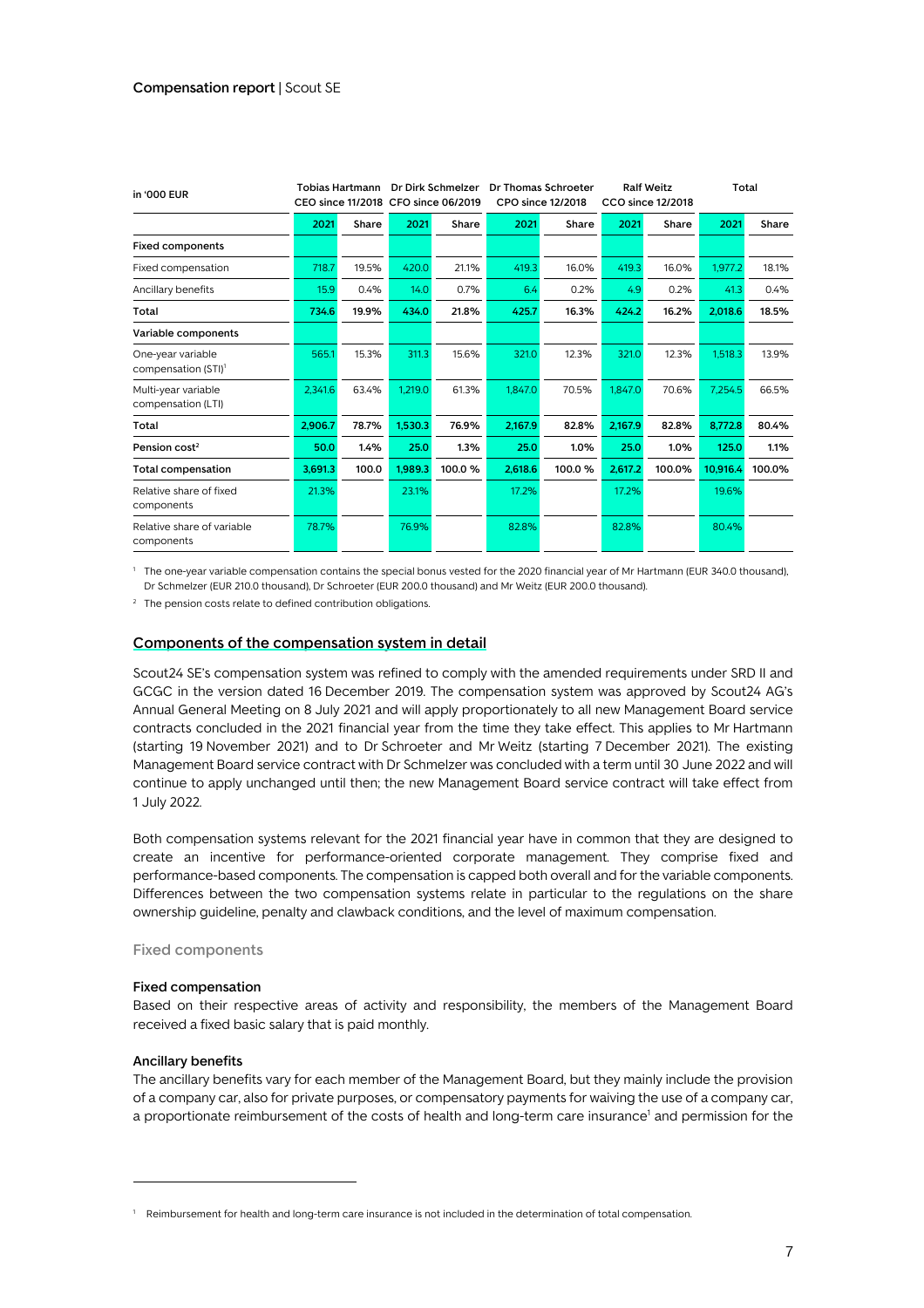private use of mobile phones, laptops and comparable equipment provided. In individual cases, rent or housing allowances, relocation allowances, and reimbursement of costs for trips home may be granted.

In addition, directors and officers ("D&O") liability insurance has been concluded for the members of the Management Board. The insurance policy complies with the statutory requirements, in particular with regard to the deductible. Furthermore, the members of the Management Board are included in the company's group accident insurance.

#### **Pension costs and other post-employment benefits**

The pension plan for the members of the Management Board is structured as a defined contribution plan, i.e. Scout24 SE pays a fixed amount into a direct insurance policy for the duration of the service contract. The pension benefit is rendered as one-time pension capital; under the compensation system approved by the 2021 Annual General Meeting, Scout24 SE may alternatively grant fixed allowances for retirement benefits to the members of the Management Board for the duration of the service contract (pension allowance). In this case, there is no entitlement to a defined contribution plan.

Otherwise, the company itself has not entered into any further pension contracts for members of the Management Board or granted pension commitments.

**Variable components**

#### **One-year variable compensation (STI)**

#### **STI – granted in the 2021 financial year**

The compensation granted and owed in the 2021 financial year in accordance with Article 162 (1) AktG comprises the STI earned by the members of the Management Board in the 2021 financial year.

The Supervisory Board determines the targets and their weighting for the one-year variable compensation of the members of the Management Board at the end of each calendar year for the next calendar year and informs the Management Board in writing. The targets for the 2021 financial year are both financial (revenue and ordinary operating EBITDA) and non-financial (reduction in  $CO<sub>2</sub>$  emissions); each target is weighted at 33.3%. For the one-year variable compensation to be granted pro rata temporis for the 2021 financial year in accordance with the newly concluded Management Board service contracts of Mr Hartmann, Dr Schroeter and Mr Weitz, the targets set under the previous contracts for the 2021 financial year continue to apply, albeit taking into account the weighting in accordance with the compensation system approved by the Annual General Meeting of Scout24 AG in the 2021 financial year (35% revenue, 35% ordinary operating EBITDA, 30% non-financial sustainability target).

In detail, the targets for the 2021 financial year are as follows:

|                    |                   | <b>Financial targets</b>                           |                                                     |  |  |  |  |  |
|--------------------|-------------------|----------------------------------------------------|-----------------------------------------------------|--|--|--|--|--|
| Target achievement | <b>Multiplier</b> | 2021 revenue in EUR million<br>$(33.3\% / 35.0\%)$ | 2021 ooEBITDA in EUR million<br>$(33.3\% / 35.0\%)$ |  |  |  |  |  |
| $< 95.0\%$         | 0%                | < 355.6                                            | < 213.0                                             |  |  |  |  |  |
| 95.0%              | 50%               | 355.6                                              | 213.0                                               |  |  |  |  |  |
| 100.0%             | 100%              | 374.3                                              | 224.2                                               |  |  |  |  |  |
| 110.0%             | 200%              | 411.7                                              | 246.6                                               |  |  |  |  |  |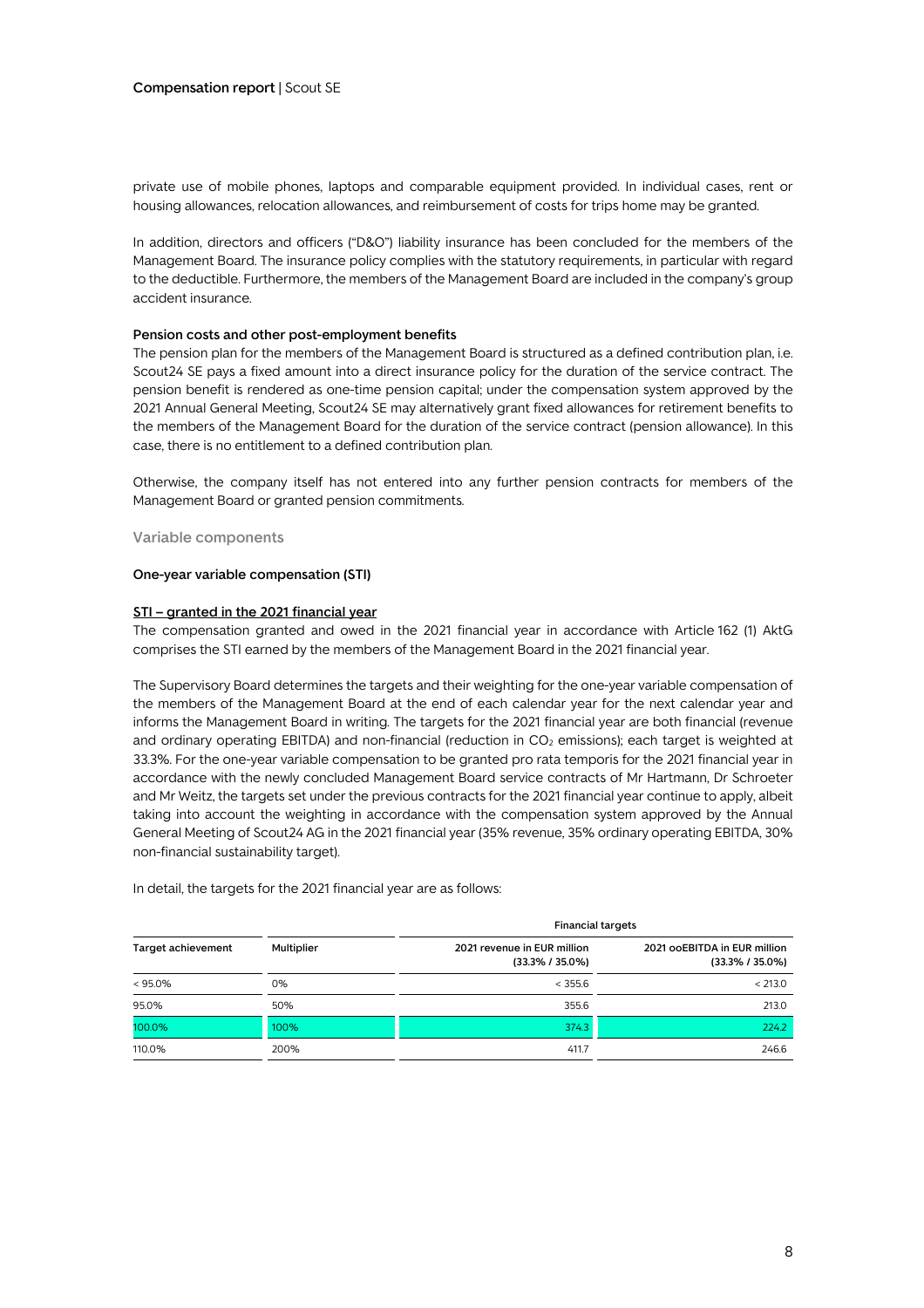If target achievement is greater than 100%, each additional percentage point in target achievement leads to an increase in the multiplier by ten percentage points until the cap is reached at 200% of the target amount. If target achievement is less than 100%, each shortfall of half a percentage point leads to a reduction in the multiplier by five percentage points until the STI component is eliminated if target achievement falls short by more than five percentage points.

The **target of a non-financial nature**, also weighted at 33.3% (30.0%), has as its object the reduction of Scout24's carbon footprint through the reduction of CO<sub>2</sub> emissions. The lower limit for the multiplier, i.e. a target achievement of 0%, is given if the  $CO<sub>2</sub>$  emissions forecast for the previous year are maintained. A reduction of 6.00% corresponds to a target achievement of 100%; for each further reduction in CO<sub>2</sub> emissions of 0.23 percentage points, an additional percentage point of target achievement is credited in each case. Target achievement is capped at 200% (8.275% reduction in CO<sub>2</sub> emissions). The collection and evaluation of the relevant data is carried out by an external partner.

Target achievement for the non-financial target is furthermore subject to the condition that no significant compliance violation has occurred in the Scout24 Group in financial year 2021.

| <b>EUR '000</b>                    | <b>Tobias Hartmann</b><br><b>CEO since 11/2018</b> |              |            | Dr Dirk Schmelzer<br>CFO since 06/2019 |              |                          | Dr Thomas Schroeter<br>CPO since 12/2018 |              |                          | <b>Ralf Weitz</b><br>CCO since 12/2018 |              |            |
|------------------------------------|----------------------------------------------------|--------------|------------|----------------------------------------|--------------|--------------------------|------------------------------------------|--------------|--------------------------|----------------------------------------|--------------|------------|
|                                    | <b>Target</b><br>100%                              | Max.<br>200% | Min.<br>0% | Target<br>100%                         | Max.<br>200% | Min.<br>0%               | <b>Target</b><br>100%                    | Max.<br>200% | Min.<br>0%               | <b>Target</b><br>100%                  | Max.<br>200% | Min.<br>0% |
| Contract<br>concluded<br>2018/2019 | 300.9                                              | 601.7        | ۰.         | 210.0                                  | 420.0        | $\overline{\phantom{0}}$ | 186.2                                    | 372.5        | $\overline{\phantom{a}}$ | 186.2                                  | 372.5        |            |
| Contract<br>concluded 2021         | 81.8                                               | 163.5        |            |                                        |              | $\sim$                   | 30.8                                     | 61.6         | $\overline{\phantom{a}}$ | 30.8                                   | 61.6         |            |
| Total                              | 382.6                                              | 765.3        | ۰.         | 210.0                                  | 420.0        | $\sim$                   | 217.1                                    | 434.1        | $\sim$                   | 217.1                                  | 434.1        |            |

In detail, the one-year variable target compensation for the 2021 financial year is as follows:

#### $i.$  Period of validity of the contracts concluded in 2018 and 2019<sup>2</sup>

If the targets set by the Supervisory Board are fully achieved (100%), the one-year variable gross compensation for the full 2021 (2020) financial year is EUR 300.9 thousand (previous year: EUR 340.0 thousand) for Mr Hartmann, EUR 210.0 thousand (previous year: EUR 210.0 thousand) for Dr Schmelzer, EUR 186.2 thousand (previous year: EUR 200.0 thousand) for Dr Schroeter and EUR 186.2 thousand (previous year: EUR 200.0 thousand) for Mr Weitz. The Supervisory Board determines the exact amount at its discretion, taking into account the achievement of the targets and recommendations of the Supervisory Board's Remuneration Committee. The Supervisory Board also determines whether and to what extent the entitlement increases in line with the targets if the targets are achieved by more than 100%; if the targets set by the Supervisory Board in each case are exceeded, the one-year variable compensation may increase up to a maximum of 200%. Payment of such compensation may also be dispensed with in full if targets are missed.

Taking into account the key figures achieved for the financial targets (revenue of EUR 387.9 million, ooEBITDA of EUR 226.0 million; both figures are the amounts adjusted for acquisitions in fiscal year 2021) and the target of a non-financial nature (CO<sub>2</sub> emissions reduced by more than 8.275% compared to the previous year, thus target achievement of 200%), the Supervisory Board determined and resolved the target achievement for the fiscal year for the one-year variable compensation as follows:

 $2$  As the contracts were concluded during the year, pro rata values are presented for the 2021 financial year, with the exception of Dr Schmelzer.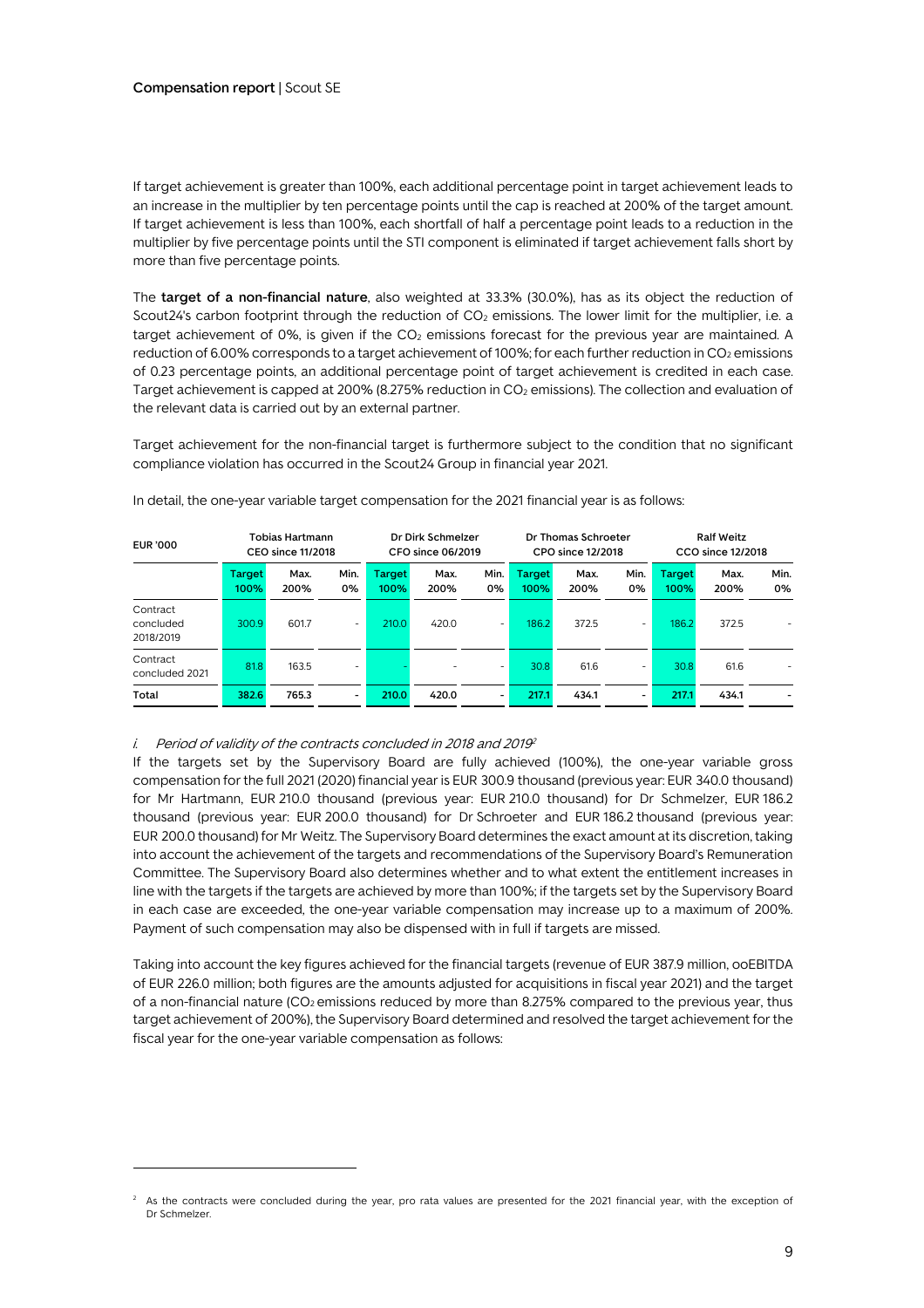| <b>EUR '000</b>       |           |                           |                                       | <b>Tobias</b><br>Hartmann<br>CEO since<br>11/2018 | Dr Dirk<br>Schmelzer<br>CFO since<br>06/2019 | Dr Thomas<br>Schroeter<br>CPO since<br>12/2018 | Ralf<br>Weitz<br>CCO since<br>12/2018 |
|-----------------------|-----------|---------------------------|---------------------------------------|---------------------------------------------------|----------------------------------------------|------------------------------------------------|---------------------------------------|
| <b>Target amount</b>  |           |                           | 100%                                  | 300.9                                             | 210.0                                        | 186.2                                          | 186.2                                 |
| Targets               | Weighting | achievement<br>Multiplier | Target Overall target-<br>achievement |                                                   |                                              |                                                |                                       |
| Revenue               | 33.3%     | 103.6%<br>136.3%          |                                       | 136.7                                             | 95.4                                         | 84.6                                           | 84.6                                  |
| <b>OOEBITDA</b>       | 33.3%     | 100.8%<br>108.4%          |                                       | 108.7                                             | 75.9                                         | 67.3                                           | 67.3                                  |
| Non-financial targets | 33.3%     | > 8.275%<br>200.0%        |                                       | 200.6                                             | 140.0                                        | 124.2                                          | 124.2                                 |
| Net amount paid out   |           |                           | 148.2%                                | 446.0                                             | 311.3                                        | 276.1                                          | 276.1                                 |

The one-year variable compensation is paid annually in the following financial year after the annual financial statements for the calendar year in question have been ratified by the Supervisory Board.

The one-year variable compensation is paid proportionately if the service contract begins and/or ends during the calendar year.

In addition to being limited to a maximum of 200%, the one-year variable compensation is also subject to the regulations regarding maximum compensation.

#### ii. Period of validity of the contracts concluded in 2021<sup>3</sup>

If the targets set by the Supervisory Board are 100% achieved, the pro rata one-year variable gross compensation for the 2021 financial year amounts to EUR 81.8 thousand for Mr Hartmann, EUR 30.8 thousand for Dr Schroeter and EUR 30.8 thousand for Mr Weitz. If the targets set by the Supervisory Board are exceeded, the one-year variable compensation may increase up to a maximum of 200%. If a set target is missed to such an extent that the value falls below a certain threshold, the one-year variable compensation component no longer applies. In other words, the one-year variable compensation can also be completely removed if the threshold values are missed for all performance criteria.

The Supervisory Board determines the amount of the one-year variable compensation after the end of the financial year on the basis of the weighted overall target achievement of each member of the Management Board. This entails the measurement of the achievement of quantitative targets or the Supervisory Board's assessment of qualitative targets based on professional standards.

Taking into account the key figures achieved for the financial targets (revenue of EUR 387.9 million, ooEBITDA of EUR 226.0 million; both figures are the amounts adjusted for acquisitions in fiscal year 2021) and the target of a non-financial nature (CO<sub>2</sub> emissions reduced by more than 8.275% compared to the previous year, thus target achievement of 200%), the Supervisory Board determined and resolved the target achievement for the fiscal year for the one-year variable compensation as follows:

<sup>&</sup>lt;sup>3</sup> As the contracts were concluded during the year, pro rata values are presented for the 2021 financial year.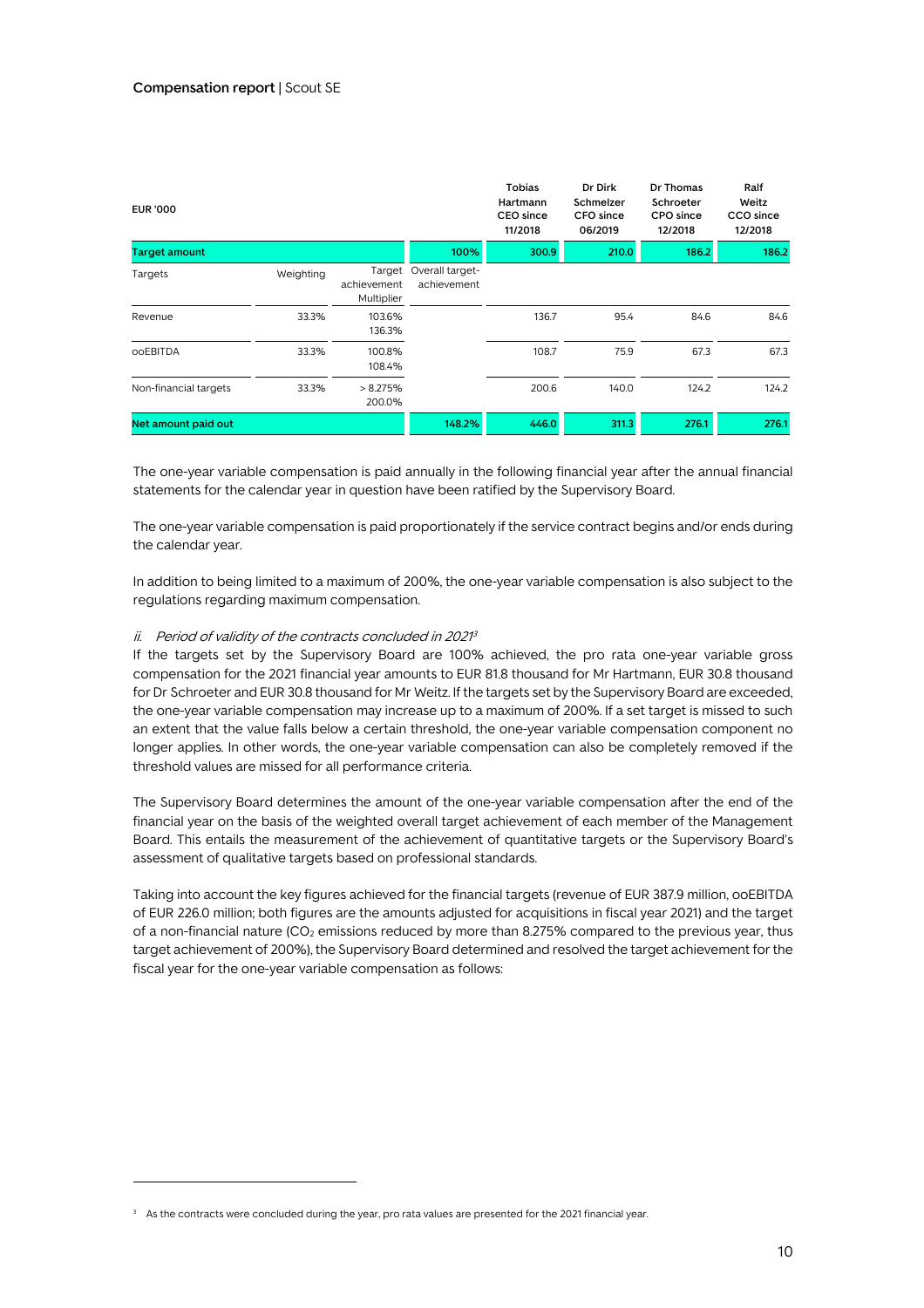| <b>EUR '000</b>       |           |                                     |                                | <b>Tobias</b><br>Hartmann<br>CEO since<br>11/2018 | Dr Dirk<br>Schmelzer<br>CFO since<br>06/2019 | <b>Dr Thomas</b><br>Schroeter<br>CPO since<br>12/2018 | Ralf<br>Weitz<br>CCO since<br>12/2018 |
|-----------------------|-----------|-------------------------------------|--------------------------------|---------------------------------------------------|----------------------------------------------|-------------------------------------------------------|---------------------------------------|
| <b>Target amount</b>  |           |                                     | 100%                           | 81.8                                              | n/a                                          | 30.8                                                  | 30.8                                  |
| Targets               | Weighting | Target<br>achievement<br>Multiplier | Overall target-<br>achievement |                                                   |                                              |                                                       |                                       |
| Revenue               | 35.0%     | 103.6%<br>136.3%                    |                                | 39.0                                              | n/a                                          | 14.7                                                  | 14.7                                  |
| <b>OOEBITDA</b>       | 35.0%     | 100.8%<br>108.4%                    |                                | 31.0                                              | n/a                                          | 11.7                                                  | 11.7                                  |
| Non-financial targets | 30.0%     | > 8.275%<br>200.0%                  |                                | 49.1                                              | n/a                                          | 18.5                                                  | 18.5                                  |
| Net amount paid out   |           |                                     | 145.6%                         | 119.1                                             | n/a                                          | 44.9                                                  | 44.9                                  |

The one-year variable compensation is paid annually in the following financial year after the annual financial statements for the calendar year in question have been ratified by the Supervisory Board.

The one-year variable compensation is paid proportionately if the service contract begins and/or ends during the calendar year.

In addition to the cap of 200% and the provisions regarding maximum compensation, the new service agreements for the Management Board concluded in the 2021 financial year contain the option of proportionately or fully reducing or reclaiming variable compensation in the event of a serious breach of the duty of care (including breaches of the company's internal Code of Conduct) within the meaning of Article 93 AktG or as defined in the provisions of the service contracts. No use was made of this option in the 2021 financial year.

#### **STI – granted in the 2020 financial year**

The compensation granted and owed in the 2020 financial year in accordance with Article 162 (1) AktG comprises the STI earned by the members of the Management Board in the 2020 financial year.

In accordance with the contractual provisions, the one-year variable compensation for the 2020 financial year became due for payment in the 2021 financial year, following ratification of the 2020 annual financial statements by the Supervisory Board. The targets for the 2020 financial year are both financial (revenue and ooEBITDA) and non-financial (successful completion of the carve-out and limitation of dis-synergies in this context); each target is weighted at 33.3%.

In detail, the targets for the 2020 financial year were as follows<sup>4</sup>

|                    |            | <b>Financial targets</b>            |                                      |  |  |  |  |
|--------------------|------------|-------------------------------------|--------------------------------------|--|--|--|--|
| Target achievement | Multiplier | 2020 revenue in EUR million (33.3%) | 2020 ooEBITDA in EUR million (33.3%) |  |  |  |  |
| 100.0%             | 100%       | 349.7                               | 209.8                                |  |  |  |  |

The **non-financial target**, which is also weighted at 33.3%, is aimed at the successful completion of the carveout following the sale of 100% of the shares in AutoScout24 GmbH and FINANZCHECK Finanzportale GmbH as well as the business activities of FinanceScout24 to the financial investor Hellman & Friedman in the 2020 financial year, as well as the limitation of dis-synergies in this context. The target achievement with regard to "carve-out" is measured on the basis of the time of the formal and legal conclusion of the transaction ("closing"), the target achievement with regard to "dissynergies" is measured on the basis of defined euro amounts.

<sup>4</sup> In the 2020 financial year, a partial adjustment of the financial targets for the short-term variable compensation of the members of the Management Board for the 2020 financial year was made by resolution of the Supervisory Board against the background of the effects of the Covid-19 pandemic. For further information, please refer to the update of the declaration of conformity pursuant to Article 161 AktG on the **Company's website**. The figures presented are adjusted target values.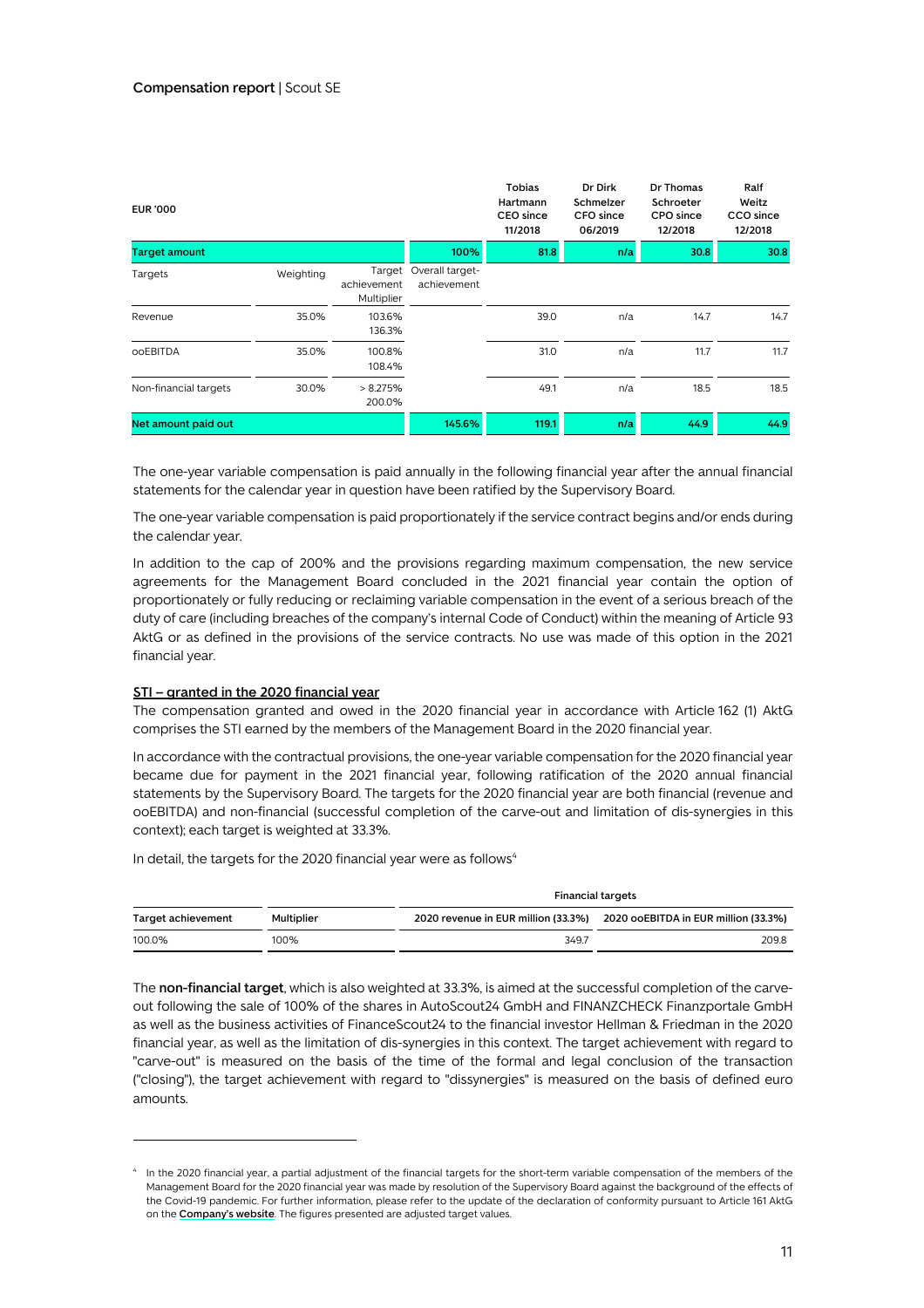The overall target achievement for the 2020 financial year was 133% for Mr Hartmann, Dr Schmelzer, Dr Schroeter and Mr Weitz. In detail, this means that for the financial targets, a multiplier of 100% was applied on the basis of the sales and ooEBITDA thresholds relevant for target achievement. For the non-financial target, target achievement was based on a multiplier of 200% (the closing date was 1 April 2020; with regard to the dissynergies, the correspondingly defined amount was met/fallen short of).

The one-year variable compensation of the members of the Executive Board for the 2020 financial year is shown in the following table:

| <b>EUR '000</b>       |           |            |                               | <b>Tobias</b><br>Hartmann<br>CEO since<br>11/2018 | Dr Dirk<br>Schmelzer<br>CFO since<br>06/2019 | Dr Thomas<br>Schroeter<br>CPO since<br>12/2018 | Ralf<br>Weitz<br>CCO since<br>12/2018 |
|-----------------------|-----------|------------|-------------------------------|---------------------------------------------------|----------------------------------------------|------------------------------------------------|---------------------------------------|
| <b>Target amount</b>  |           |            | 100%                          | 340.0                                             | 210.0                                        | 200.0                                          | 200.0                                 |
| Targets               | Weighting | Multiplier | Overall target<br>achievement |                                                   |                                              |                                                |                                       |
| Revenue               | 33.3%     | 100%       |                               | 113.3                                             | 70.0                                         | 66.7                                           | 66.7                                  |
| <b>OOEBITDA</b>       | 33.3%     | 100%       |                               | 113.3                                             | 70.0                                         | 66.7                                           | 66.7                                  |
| Non-financial targets | 33.3%     | 200%       |                               | 225.5                                             | 139.3                                        | 132.7                                          | 132.7                                 |
| Net amount paid out   |           |            | 133.0%                        | 452.2                                             | 279.3                                        | 266.0                                          | 266.0                                 |

#### **STI – granted in the 2022 financial year**

The targets and their weighting for the one-year variable remuneration for the members of the management board for the 2022 financial year were set by the Supervisory Board in December 2021 and communicated to the Executive Board in writing. The targets for the 2022 financial year are both financial (revenue and EBITDA from ordinary activities, each weighted at 35%) and non-financial. The non-financial target is weighted at 30% and consists of two equally weighted targets: Gender diversity and international diversity.

In detail, the targets for the 2022 financial year were as follows:

|                    |            | <b>Financial targets</b>          |                                    |  |  |  |  |
|--------------------|------------|-----------------------------------|------------------------------------|--|--|--|--|
| Target achievement | Multiplier | 2022 revenue in EUR million (35%) | 2022 ooEBITDA in EUR million (35%) |  |  |  |  |
| 100.0%             | 100%       | 432.3                             | 241.7                              |  |  |  |  |

The lower limit of target achievement (multiplier = 0%) is target achievement < 90%. In a corridor of 90% to 120% target achievement (multiplier 50% to 200%), a linear increase of target achievement or multiplier is foreseen. The cap is reached at a target achievement of 120% or a multiplier of 200%.

The **non-financial target**, weighted at 30%, is concerned with the achievement of a defined quota with regard to Group-wide gender diversity (target achievement of 100% with a share of 42.5% women and people with a non-binary gender identity among the employees of the Scout24 Group by the end of 2022; the target achievement corridor ranges between 42.0% = 0% target achievement and 43.5% = 200% target achievement) as well as the achievement of a defined quota with regard to international diversity (target achievement of 100% with a share of 21% of people with non-German and/or Austrian citizenship among the employees of the Scout24 Group at the end of the year 2022; the target achievement corridor ranges between 20% = 0% target achievement and 22% = 200% target achievement).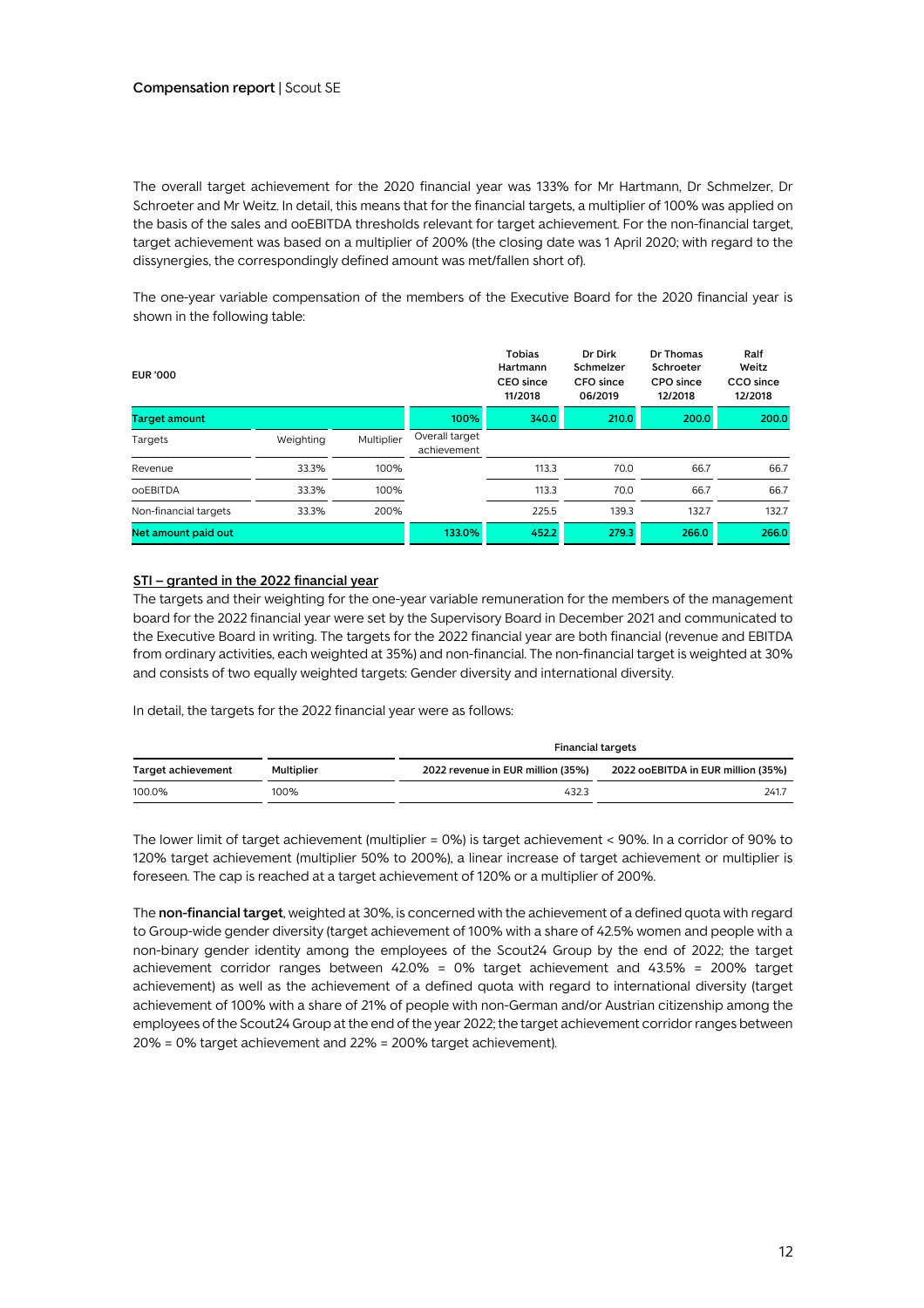#### **Special payments**

#### i. Period of validity of the contracts concluded in 2018 and 2019

At the Supervisory Board's discretion, members of the Management Board can be granted special payments for extraordinary services during the financial year. For Mr Hartmann, special payments are limited to three times the sum of one-year variable compensation. For Dr Schmelzer and Dr Schroeter, special payments cannot exceed two times the sum of their annual fixed compensation. No special payments were made for the 2021 financial year.

#### ii. Period of validity of the contracts concluded in 2021

The contracts concluded in the 2021 financial year do not contain any provisions on special compensation.

#### **Multi-year variable compensation (LTI)**

#### **LTI – long-term incentive programme 2018**

Mr Hartmann, Dr Schmelzer, Dr Schroeter and Mr Weitz were granted share-based compensation in accordance with the long-term incentive programme 2018 (LTIP 2018), which Scout24 introduced in July 2018 for members of the Management Board and selected employees of the Scout24 Group.

Under the programme, members of the Management Board receive virtual Scout24 shares (share units). The programme is exclusively cash-settled and is therefore classifiable as a cash-settled transaction in accordance with IFRS 2.

Of the share units granted, 35% are retention share units (RSUs) subject to an employment condition and 65% are performance share units (PSUs) subject to both an employment condition and performance conditions. The performance conditions consist of growth targets related to revenue and ordinary operating EBITDA (one-third each) and a target related to a relative capital market condition (total shareholder return compared with a defined peer group). To calculate the amount of the cash settlement, the number of PSUs is multiplied by the performance factor, which is determined by the degree of achievement of the three performance conditions described; the performance factor is capped at 200%. In addition, the amount paid out per share unit is capped at three and a half times the share unit price on the grant date.

In the first half of 2020, LTIP 2018 was modified due to the sale of AutoScout24, FINANZCHECK and FinanceScout24. For Scout24 Group participants, the valuation of the shares was split into two periods: for the period between the start of the programme and 31 March 2020 (pre-closing period), revenue and ordinary operating EBITDA were used as performance factors applicable for said period in the valuation. The amount for the pre-closing period is paid out at the end of the programme on the basis of the share price prevailing at that time. For the period between 1 April 2020 and the end of the programme (post-closing period), the performance factors 'revenue' and 'ordinary operating EBITDA' were adjusted for growth in continuing operations. In future, share price performance will be measured relative to the MDAX; for the pre-closing period, performance was still measured against the performance of a peer group.

Furthermore, certain implications of the Covid-19 pandemic were factored into LTIP 2018 in accordance with the plan terms. For the members of the Management Board, the modification of the target achievement was only taken into account to the extent that the payout amount resulting in total from the post-closing RSUs and PSUs of the tranche due for payment is limited to 100% of the corresponding grant amounts.

In accordance with the contractual provisions and the length of service with the company, the virtual shares vested up to 30 June 2021 were paid out in the third quarter of 2021; the payout amounts are shown in the table below: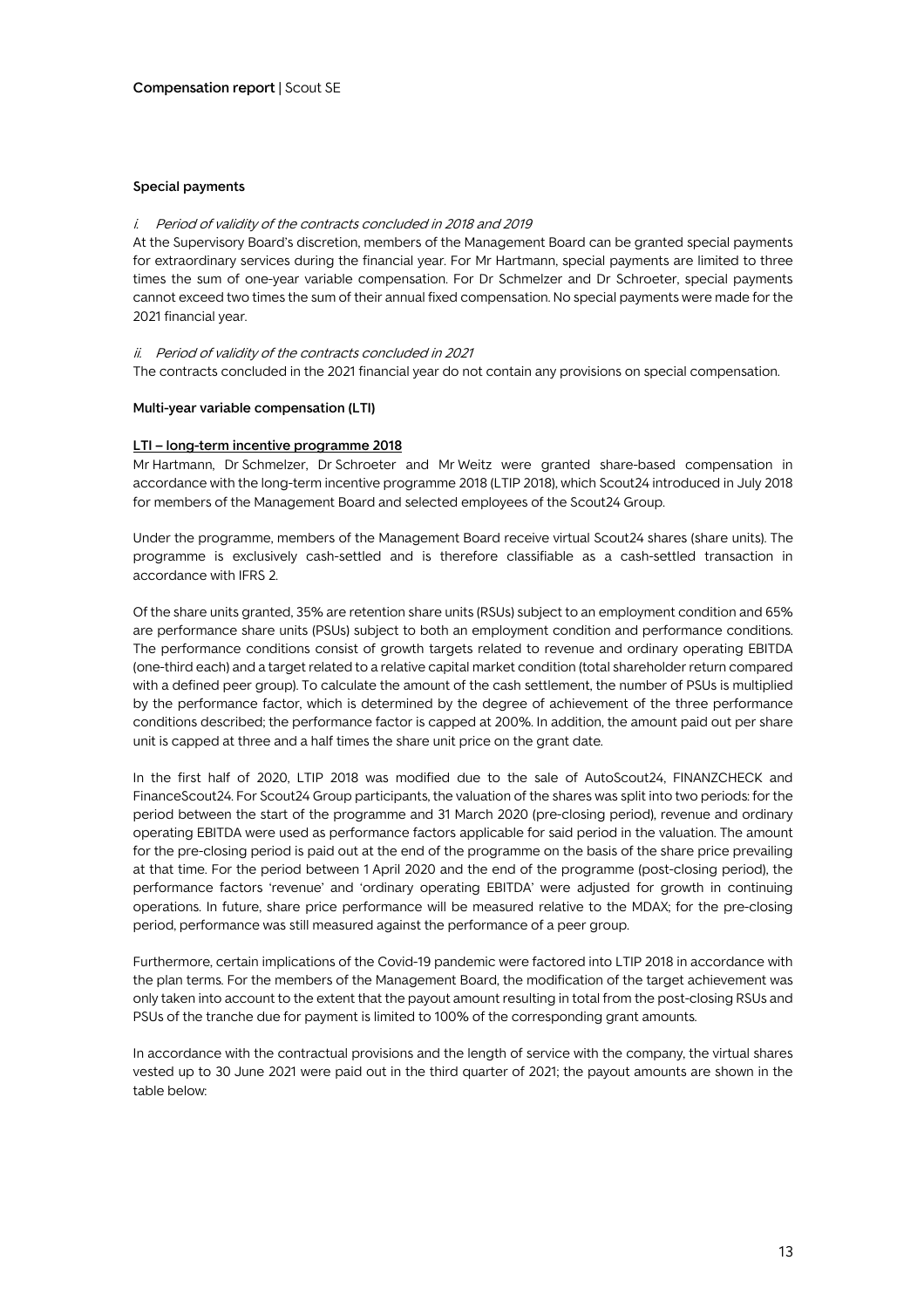|                     | <b>Tobias Hartmann</b><br><b>CEO since 11/2018</b> |                 | Dr Dirk Schmelzer<br>CFO since 06/2019 |                 | Dr Thomas Schroeter<br>CPO since 12/2018 |                 | <b>Ralf Weitz</b><br><b>CCO since 12/2018</b> |          |  |
|---------------------|----------------------------------------------------|-----------------|----------------------------------------|-----------------|------------------------------------------|-----------------|-----------------------------------------------|----------|--|
|                     | Thousand<br>shares                                 | <b>EUR '000</b> | Thousand<br>shares                     | <b>EUR '000</b> | Thousand<br>shares                       | <b>EUR '000</b> | Thousand<br>shares                            | EUR '000 |  |
|                     |                                                    |                 |                                        |                 |                                          |                 |                                               |          |  |
| $RSU$ – pre-closing | 7.3                                                | 496.9           | 3.8                                    | 258.7           | 5.7                                      | 392.0           | 5.7                                           | 392.0    |  |
| PSU - pre-closing   | 13.5                                               | 1.184.3         | 7.0                                    | 616.5           | 10.6                                     | 934.2           | 10.6                                          | 934.2    |  |
| RSU - post-closing  | 5.2                                                | 231.7           | 2.7                                    | 120.3           | 4.1                                      | 182.3           | 4.1                                           | 182.3    |  |
| PSU – post-closing  | 9.6                                                | 429.2           | 5.0                                    | 223.4           | 7.6                                      | 338.5           | 7.6                                           | 338.5    |  |
| Total               | 35.5                                               | 2,341.6         | 18.5                                   | 1,219.0         | 28.0                                     | 1,847.0         | 28.0                                          | 1,847.0  |  |

The share price used at the time of the commitment of the virtual shares is EUR 44.58, while the share price taken into account for the payout is EUR 68.47. The target achievement for the pre-closing PSU tranche was 128.33%. In connection with the valuation of the post-closing tranche, the capping described above came into effect.

#### Inclusion in (future) target and total compensation:

To determine the target compensation, the tranches were distributed evenly over the fiscal years of the term of the Executive Board service contracts, taking into account the start of Executive Board service in each case during the year; the pro rata amount attributable to the 2021 fiscal year is used for the 2021 target compensation. To determine the total compensation, LTIP 2018 is only included at the end of the respective waiting period or performance period if there is a payable amount.

#### **LTI – long-term incentive programme 2021**

Mr Hartmann, Dr Schroeter and Mr Weitz also participate in the long-term incentive programme 2021 (LTIP 2021). Dr Schmelzer will likewise participate in this programme when the new Management Board service contract takes effect.

Under the programme, members of the Management Board receive a tranche of virtual performance share units (PSU) in each year in which the related Management Board service contract is in effect, in each case annually on 1 January. Provided employment is uninterrupted, the PSUs granted vest at the end of the financial year for which they were granted. After a four-year performance period, the programme is settled exclusively in cash and is therefore classifiable as a cash-settled transaction in accordance with IFRS 2.

The number of PSUs granted is determined by the respective grant amount and the relevant PSU price on the grant date. The relevant PSU price on the allocation date results from the 30-day average closing price of the Scout24 SE share in the Xetra trading system, rounded to three decimal places.

A third of the performance conditions in each case relate to revenue growth targets, growth targets relating to ordinary operating EBITDA, and one non-financial strategy target. To calculate the amount of the cash settlement, the number of performance share units is multiplied by the performance factor, which is determined by the degree of achievement of the three performance conditions described; the performance factor is capped at 200%. The number of PSUs thus determined is converted into a cash amount, taking into account the respective PSU price at the end of the performance period, and paid out along with the dividends of the Scout24 share distributed during the performance period, within one month after ratification of the annual financial statements by the Supervisory Board.

In addition to the cap on the payout for each tranche of 300% of the respective amount granted and the provisions regarding maximum compensation, the new service contracts for the Management Board concluded in the 2021 financial year contain the option of proportionately or fully reducing or reclaiming variable compensation in the event of a serious breach of the duty of care (including breaches of the company's internal Code of Conduct) as defined in Article 93 AktG or contractual employment provisions. No use was made of this option in the 2021 financial year.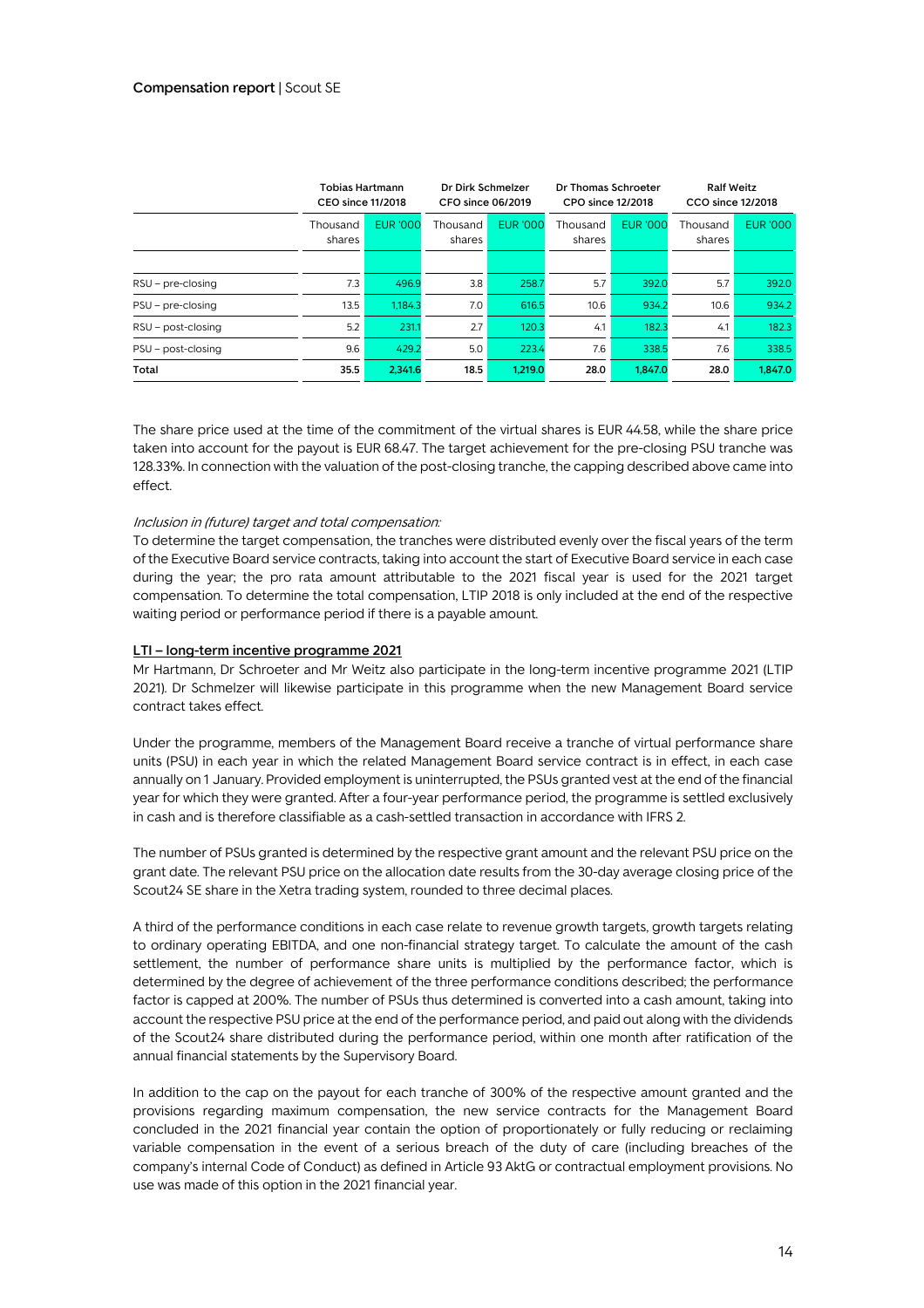Furthermore, payment may be deferred as long as a member of the Management Board fails to comply with the provisions of the share ownership guideline.

#### Inclusion in (future) target and total compensation:

The target compensation is determined on the basis of the annual instalments or, for the 2021 financial year, the corresponding amount pro rata temporis. To determine the total compensation, LTIP 2021 is only included at the end of the respective performance period if there is a payable amount.

#### **Cap on total annual compensation5**

#### i. Period of validity of the contracts concluded in 2018 and 2019

Total annual compensation consisting of all kinds of compensation components including pensions, special payments and ancillary benefits is limited in the case of Mr Hartmann to a maximum amount of EUR 10,715.9 thousand (previous year: EUR 10,715.9 thousand) gross, in the case of Dr Schmelzer to a maximum amount of EUR 6,300.0 thousand (previous year: EUR 6,300.0 thousand) gross, in the case of Dr Schroeter to a maximum amount of EUR 7,000.0 thousand (previous year: EUR 7,000.0 thousand) gross and in the case of Mr Weitz to a maximum amount of EUR 7,000.0 thousand (previous year: EUR 7,000.0 thousand) gross.

Compliance with the maximum compensation can only be verified retrospectively, after all payments under the LTIP 2018 tranches have been made, as the contractual provisions for determining the compensation relevant for the maximum compensation require all payments made under the LTIP 2018 to be spread over five years. Subject to this, the maximum compensation was complied with in fiscal year 2021. The relevant compensation<sup>6</sup> for the maximum compensation for the 2021 financial year was EUR 1,818.0 thousand for Mr Hartmann, EUR 1,014.1 thousand for Dr Schmelzer, EUR 1,141.1 thousand for Dr Schroeter and EUR 1,139.6 thousand for Mr Weitz. To determine the relevant compensation, the payments made under the LTIP 2018 were spread over five years in accordance with the contractual provisions, as described above.

#### ii. Period of validity of the contracts concluded in 2021

Total annual compensation consisting of all kinds of compensation components including pensions, special payments and ancillary benefits is limited in the case of Mr Hartmann to a maximum amount of EUR 6,500.0 thousand gross, in the case of Dr Schroeter to a maximum amount of EUR 4,000.0 thousand gross and in the case of Mr Weitz to a maximum amount of EUR 4,000.0 thousand gross. If the cap is exceeded, the LTI amount paid out is reduced accordingly.

Compliance with this maximum compensation can always only be verified retrospectively once the payout from LTIP 2021 issued for the respective financial year has been made at the end of the four-year performance period – provided the relevant criteria have been met. No disbursement was made for the 2021 LTIP in the 2021 financial year.

This does not include compensation payments under contracts concluded in 2018 and 2019.

In addition, reference is made to the information in the preceding paragraph.

#### **Management board termination benefits**

In the event that the service contract is terminated early by the company for a reason that does not constitute good cause for the company to terminate the contract in accordance with Article 626 of the German Civil Code ("Bürgerliches Gesetzbuch", BGB), the service contracts for members of the Management Board include a severance payment commitment amounting to two times the sum of the annual fixed compensation and the target amount of the one-year variable compensation, up to a maximum of the compensation that would be payable until the end of the contract term (severance payment cap). Under the compensation system approved by the 2021 Annual General Meeting, any claims for a compensation payment under the postcontract non-compete clause will be offset against the severance payment.

<sup>&</sup>lt;sup>5</sup> In each case, the amounts indicated are the amounts applicable for a full year (12 months).

<sup>6</sup> The compensation relevant for the maximum compensation includes the fixed compensation, fringe benefits, pension contributions, the one-year variable compensation 2021 and 1/5 of the LTIP 2018 paid in fiscal year 2021.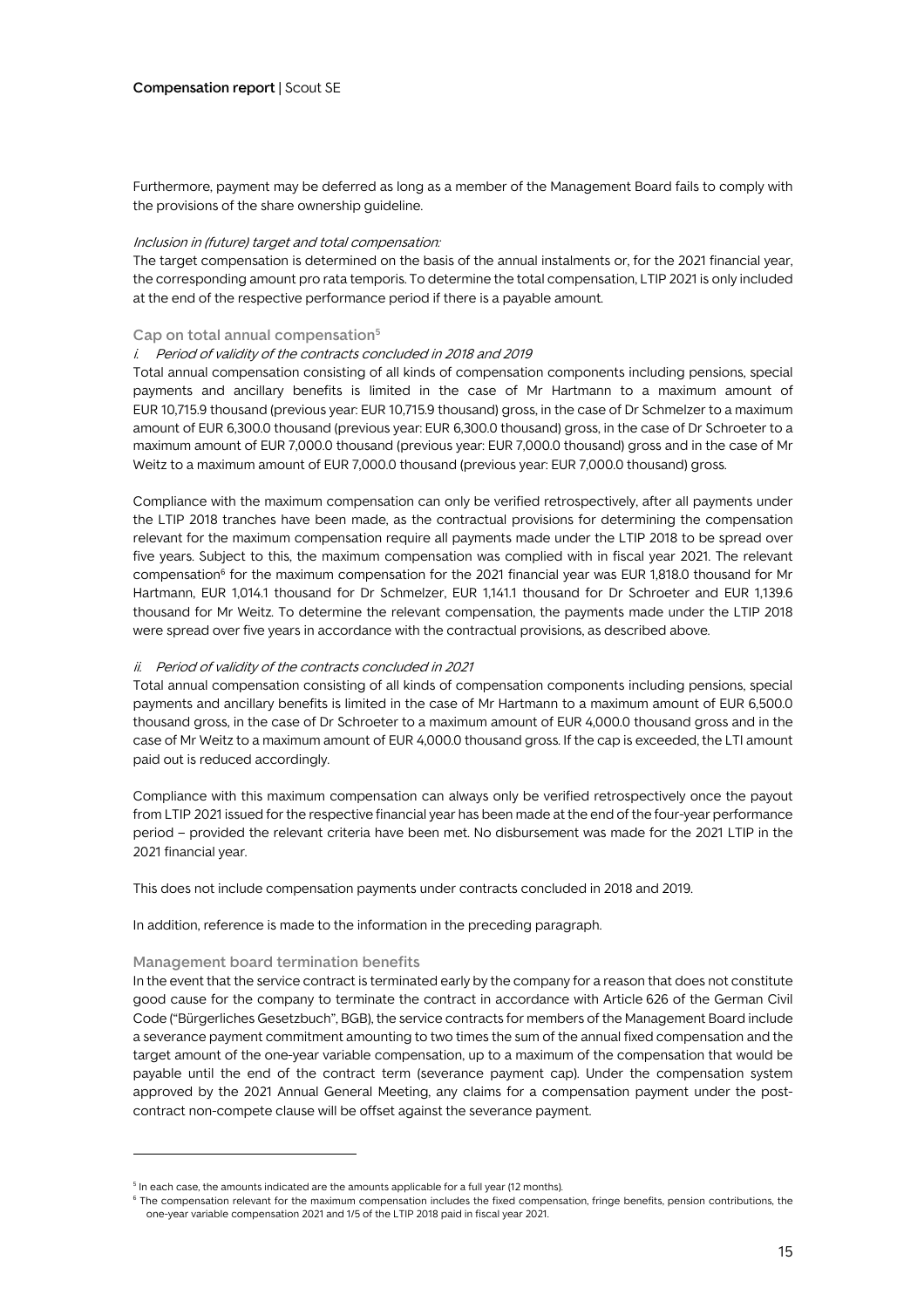If the termination of the employment relationship is based on a reason that constitutes good cause under Article 626 BGB for termination without notice by the company, no severance payment shall be granted.

Post-contract non-compete clauses have been agreed for the members of the Management Board, which provide for compensation to be paid by the company for the duration of the post-contract non-compete period of two years. To the extent that this clause is applied, the members of the Management Board in each case receive monthly compensation for the duration of the post-contract non-compete period equivalent to half of the last fixed compensation paid. Other income is taken into account in the compensation payments to be paid to Mr Hartmann, Dr Schmelzer, Dr Schroeter and Mr Weitz.

The company has the right to waive the post-contract non-compete clause such that it ends with immediate effect and that no further compensation is payable after six months.

#### **Change of control**

Should a change of control occur before the end of the respective vesting periods under LTIP 2018 by means of control, direct or indirect, being obtained over 50% or more of the voting rights in Scout24 SE, and should Scout24 terminate the employment contract with the participating members of the Management Board within twelve months of the change of control but not effectively for good cause without notice period, or should the plan participants terminate their employment contract effectively for good cause within twelve months of the change of control, then the vesting periods end immediately and all share units vest immediately. The performance factor for the RSUs is calculated for the shortened vesting period, and the expiration date of the shortened vesting period corresponds to the date of the change of control.

**Other provisions relating to the compensation system**

#### **Share ownership guideline**

The share portfolio can be built up in stages; the first stage amounting to 25% of the net annual fixed compensation must be reached by 31 December 2022. In this respect, the figure as of 31 December 2021 is not relevant.

#### **Penalty / clawback rule**

In the 2021 financial year, no use was made of the option to proportionately or fully reduce or reclaim variable compensation in the event of a serious breach of the duty of care (including breaches of the company's internal Code of Conduct) within the meaning of Article 93 AktG or as defined in the provisions of the service contracts.

#### **Additional presentation of the scope of compensation in accordance with GCGC 2017**

In addition to the preceding disclosures of the scope of compensation, which comply with the requirements of Article 162 AktG as amended by ARUG II and the GCGC of 16 December 2019, the scope of compensation in accordance with the requirements of the GCGC of 7 February 2017 is additionally presented below to ensure comparability with the previous year's disclosures.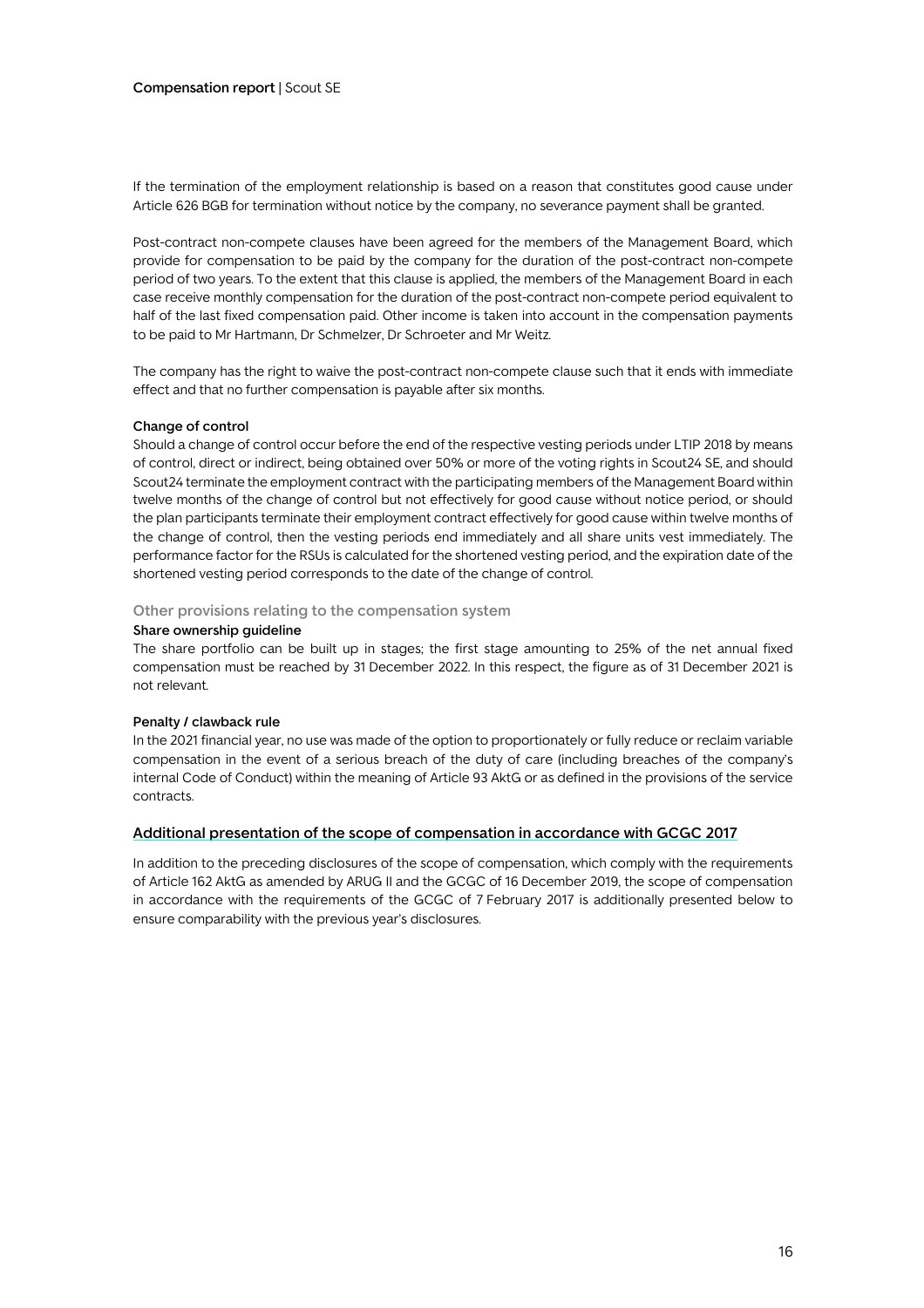| <b>EUR '000</b>                                |         |              | <b>Tobias Hartmann</b><br><b>CEO since 11/2018</b> |               |       | Dr Dirk Schmelzer<br><b>CFO since 06/2019</b> |              |       |       | Dr Thomas Schroeter<br><b>CPO since 12/2018</b> |              |       |       | CCO since 12/2018 | <b>Ralf Weitz</b> |                   |
|------------------------------------------------|---------|--------------|----------------------------------------------------|---------------|-------|-----------------------------------------------|--------------|-------|-------|-------------------------------------------------|--------------|-------|-------|-------------------|-------------------|-------------------|
|                                                | 2021    | 2021<br>min. | 2021<br>max.                                       | 2020          | 2021  | 2021<br>min.                                  | 2021<br>max. | 2020  | 2021  | 2021<br>min.                                    | 2021<br>max. | 2020  | 2021  | 2021<br>min.      | 2021<br>max.      | 2020              |
| Fixed compensation                             | 718.7   | 718.7        | 718.7                                              | 680.0         | 420.0 | 420.0                                         | 420.0        | 420.0 | 419.3 | 419.3                                           | 419.3        | 400.0 | 419.3 | 419.3             | 419.3             | 400.0             |
| Ancillary benefits                             | 15.9    | 15.9         | 15.9                                               | 14.0          | 14.0  | 14.0                                          | 14.0         | 14.0  | 6.4   | 6.4                                             | 6.4          | 5.4   | 4.9   | 4.9               | 4.9               | 5.0               |
| Total                                          | 734.6   | 734.6        | 734.6                                              | 694.0         | 434.0 | 434.0                                         | 434.0        | 434.0 | 425.7 | 425.7                                           | 425.7        | 405.4 | 424.2 | 424.2             |                   | 424.2 405.0       |
| One-year variable<br>compensation <sup>1</sup> | 382.6   |              | 765.3                                              | 340.0         | 210.0 |                                               | 420.0        | 210.0 | 217.1 |                                                 | 434.1        | 200.0 | 217.1 |                   | 434.1             | 200.0             |
| Multi-year variable<br>compensation            | 213.2   |              |                                                    |               |       |                                               |              |       | 79.9  |                                                 |              |       | 79.9  |                   |                   |                   |
| Total                                          | 1,330.5 | 734.6        | 1,499.9                                            | 1,034.0       | 644.0 | 434.0                                         | 854.0 644.0  |       | 722.7 | 425.7                                           | 859.8        | 605.4 | 721.2 |                   |                   | 424.2 858.3 605.0 |
| Pension cost                                   | 50.0    | 50.0         | 50.0                                               | 50.0          | 25.0  | 25.0                                          | 25.0         | 25.0  | 25.0  | 25.0                                            | 25.0         | 25.0  | 25.0  | 25.0              | 25.0              | 25.0              |
| Total compensation                             | 1.380.5 | 784.6        | 1,549.9                                            | 1,084.0 669.0 |       | 459.0                                         | 879.0        | 669.0 | 747.7 | 450.7                                           | 884.8        | 630.4 | 746.2 | 449.2             |                   | 883.3 630.0       |

#### **BENEFITS GRANTED PURSUANT TO GCGC**

<sup>1</sup> The variable compensation components are limited by annual total compensation. As regards the maximum compensation amount for members of the Management Board, see the "Cap on total annual compensation" section.

| <b>EUR '000</b>                                  |         | Tobias Hartmann<br><b>CEO since 11/2018</b> |         | Dr Dirk Schmelzer<br><b>CFO since 06/2019</b> |         | Dr Thomas Schroeter<br><b>CPO since 12/2018</b> | <b>Ralf Weitz</b><br><b>CCO since 12/2018</b> |       |  |
|--------------------------------------------------|---------|---------------------------------------------|---------|-----------------------------------------------|---------|-------------------------------------------------|-----------------------------------------------|-------|--|
|                                                  | 2021    | 2020                                        | 2021    | 2020                                          | 2021    | 2020                                            | 2021                                          | 2020  |  |
|                                                  |         |                                             |         |                                               |         |                                                 |                                               |       |  |
| Fixed compensation                               | 718.7   | 680.0                                       | 420.0   | 420.0                                         | 419.3   | 400.0                                           | 419.3                                         | 400.0 |  |
| Ancillary benefits                               | 15.9    | 14.0                                        | 14.0    | 14.0                                          | 6.4     | 5.4                                             | 4.9                                           | 5.0   |  |
| Total                                            | 734.6   | 694.0                                       | 434.0   | 434.0                                         | 425.7   | 405.4                                           | 424.2                                         | 405.0 |  |
| One-year variable<br>compensation <sup>1,2</sup> | 452.2   | 595.9                                       | 279.3   | 294.9                                         | 266.0   | 350.5                                           | 266.0                                         | 350.5 |  |
| Multi-year variable<br>compensation              | 2,341.6 |                                             | 1,219.0 | -                                             | 1,847.0 | 894.8                                           | 1,847.0                                       |       |  |
| Total                                            | 3,528.4 | 1,289.9                                     | 1,932.3 | 728.9                                         | 2,538.7 | 1,650.7                                         | 2,537.2                                       | 755.5 |  |
| Pension cost                                     | 50.0    | 50.0                                        | 25.0    | 25.0                                          | 25.0    | 25.0                                            | 25.0                                          | 25.0  |  |
| Total compensation                               | 3,578.4 | 1,339.9                                     | 1,957.3 | 753.9                                         | 2,563.7 | 1,675.7                                         | 2,562.2                                       | 780.5 |  |

#### **BENEFITS RECEIVED PURSUANT TO GCGC**

<sup>1</sup> The variable compensation components are limited by annual total compensation. For the maximum compensation amount for members of the Management Board, please refer to the section "Cap on total annual compensation".

<sup>2</sup> The one-year variable compensation contains the special bonus for the 2020 financial year of Mr Hartmann (EUR 340.0 thousand), Dr Schmelzer (EUR 210.0 thousand), Dr Schroeter (EUR 200.0 thousand) and Mr Weitz (EUR 200.0 thousand).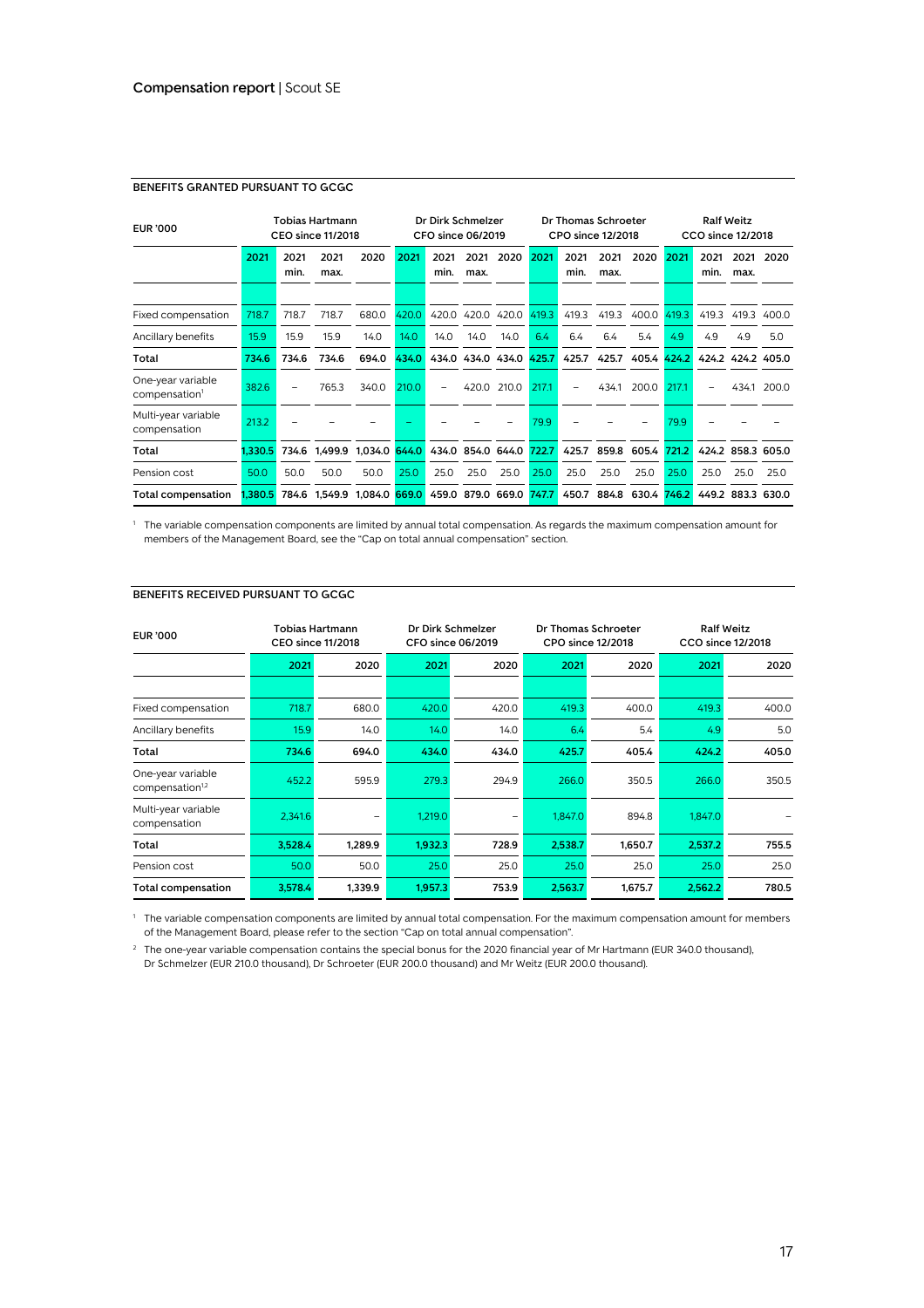#### **Compensation of the members of the Supervisory Board**

On 8 July 2021, the Annual General Meeting of Scout24 AG confirmed under agenda item 7 "Resolution on the remuneration of the Supervisory Board members" the compensation of the Supervisory Board members pursuant to Article 12 of the Articles of Association, including the compensation system on which this is based, as described below.

The **compensation system for members of the Supervisory Board** has been published on the company's website in accordance with Article 113 (3) Sentence 6 AktG in conjunction with Article 120a (2) AktG.

#### **Basic features of the compensation of the members of the Supervisory Board**

The task of the Supervisory Board is to independently advise and monitor the Management Board, which is responsible for managing the company and conducting its business. The members of the Supervisory Board are entitled to compensation that adequately reflects both the requirements of the office and the time invested as well as the responsibility of the members of the Supervisory Board.

The compensation of the members of the Supervisory Board is defined in Article 12 of the Articles of Association as purely fixed compensation depending on the tasks of the respective member on the Supervisory Board or its committees.

Moreover, pure fixed compensation also meets the predominant expectations of today's investors for good corporate governance. This also follows from recommendation G.18 GCGC in the version dated 16 December 2019 (GCGC).

The Supervisory Board reviews its compensation at regular intervals. The compensation of other, comparable companies is also taken into account. Based on this review, the Supervisory Board decides whether a change in compensation is necessary and appropriate. In such a case, the Management Board and the Supervisory Board submit a proposal to the Annual General Meeting to adjust the compensation. The Management Board and the Supervisory Board will in any event submit the compensation of the members of the Supervisory Board for resolution by the Annual General Meeting no later than every four years.

#### **Rules in detail**

The compensation paid to the Supervisory Board is based on the corresponding provisions contained in the company's Articles of Association. Accordingly, each member of the company's Supervisory Board receives fixed annual compensation of EUR 60.0 thousand in addition to reimbursement of their outlays. The Chair of the Supervisory Board and his or her deputy receive fixed annual compensation of EUR 140.0 thousand and EUR 120.0 thousand respectively. Members of a committee additionally receive fixed annual compensation of EUR 20.0 thousand and committee chairs EUR 40.0 thousand respectively.

Members of the Supervisory Board who were not members during a full financial year receive the compensation pursuant to the previous paragraph pro rata temporis in the amount of one twelfth for each commenced month of their term of office.

The compensation is payable at the end of each financial year.

The company reimburses each member of the Supervisory Board for the potential value-added tax payable on their compensation.

The members of the Supervisory Board are covered by adequate D&O insurance taken out in the interest of the company. The insurance premiums are paid by the company.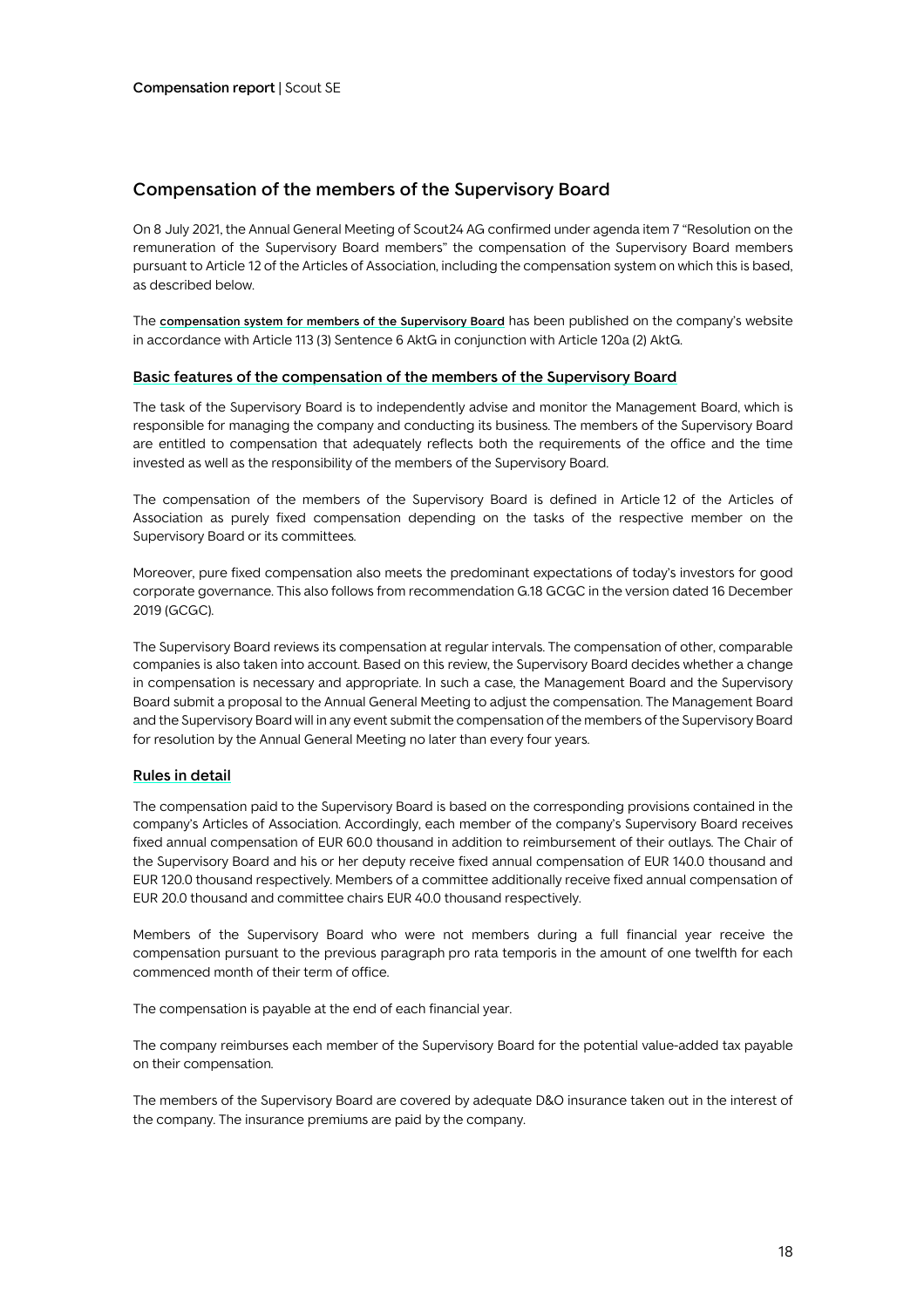#### **Compensation of the members of the Supervisory Board in the 2021 financial year**

The members of the Supervisory Board received the following compensation in the 2021 financial year<sup>7</sup>: :

| <b>EUR '000</b>         |      | <b>Fixed basic</b><br>compensation | Compensation<br>Executive<br>Committee | Compensation<br>Audit<br>Committee | Compensation<br>Remuneration<br>Committee | <b>Total</b> |
|-------------------------|------|------------------------------------|----------------------------------------|------------------------------------|-------------------------------------------|--------------|
| Dr Hans-Holger Albrecht | 2021 | 140.0                              | 40.0                                   | 20.0                               | 0.0                                       | 200.0        |
|                         | 2020 | 140.0                              | 40.0                                   | 20.0                               | 0.0                                       | 200.0        |
| Frank H. Lutz           | 2021 | 120.0                              | 20.0                                   | 40.0                               | 0.0                                       | 180.0        |
|                         | 2020 | 120.0                              | 20.0                                   | 40.0                               | 0.0                                       | 180.0        |
| Christoph Brand         | 2021 | 60.0                               | 0.0                                    | 0.0                                | 20.0                                      | 80.0         |
|                         | 2020 | 60.0                               | 0.0                                    | 10.0                               | 11.7                                      | 81.7         |
| Dr Elke Frank           | 2021 | 60.0                               | 0.0                                    | 0.0                                | 40.0                                      | 100.0        |
|                         | 2020 | 35.0                               | 0.0                                    | 0.0                                | 23.3                                      | 58.3         |
| André Schwämmlein       | 2021 | 60.0                               | 0.0                                    | 20.0                               | 0.0                                       | 80.0         |
|                         | 2020 | 60.0                               | 10.0                                   | 11.7                               | 10.0                                      | 91.7         |
| Peter Schwarzenbauer    | 2021 | 60.0                               | 20.0                                   | 0,0                                | 20.0                                      | 100.0        |
|                         | 2020 | 60.0                               | 20.0                                   | 0,0                                | 20.0                                      | 100.0        |
| <b>Total</b>            | 2021 | 500.0                              | 80.0                                   | 80.0                               | 80.0                                      | 740.0        |
|                         | 2020 | 475.0                              | 90.0                                   | 81.7                               | 65.0                                      | 711.7        |

Members of the Supervisory Board are reimbursed for necessary outlays; reimbursed outlays (excluding VAT reimbursed) paid to members of the Supervisory Board amounted to EUR 3.0 thousand in the financial year (previous year: EUR 0.9 thousand).

### **Information on the change in compensation compared with the company's performance**

A comparative presentation of the annual change in the compensation of the members of the Management Board and the Supervisory Board<sup>8</sup>, the development of the company's earnings and the average compensation of employees is presented in the following table:

<sup>7</sup> Without reimbursed outlays and VAT.

<sup>&</sup>lt;sup>8</sup> Former members of the Executive Board and Supervisory Board did not receive any compensation in the reporting year.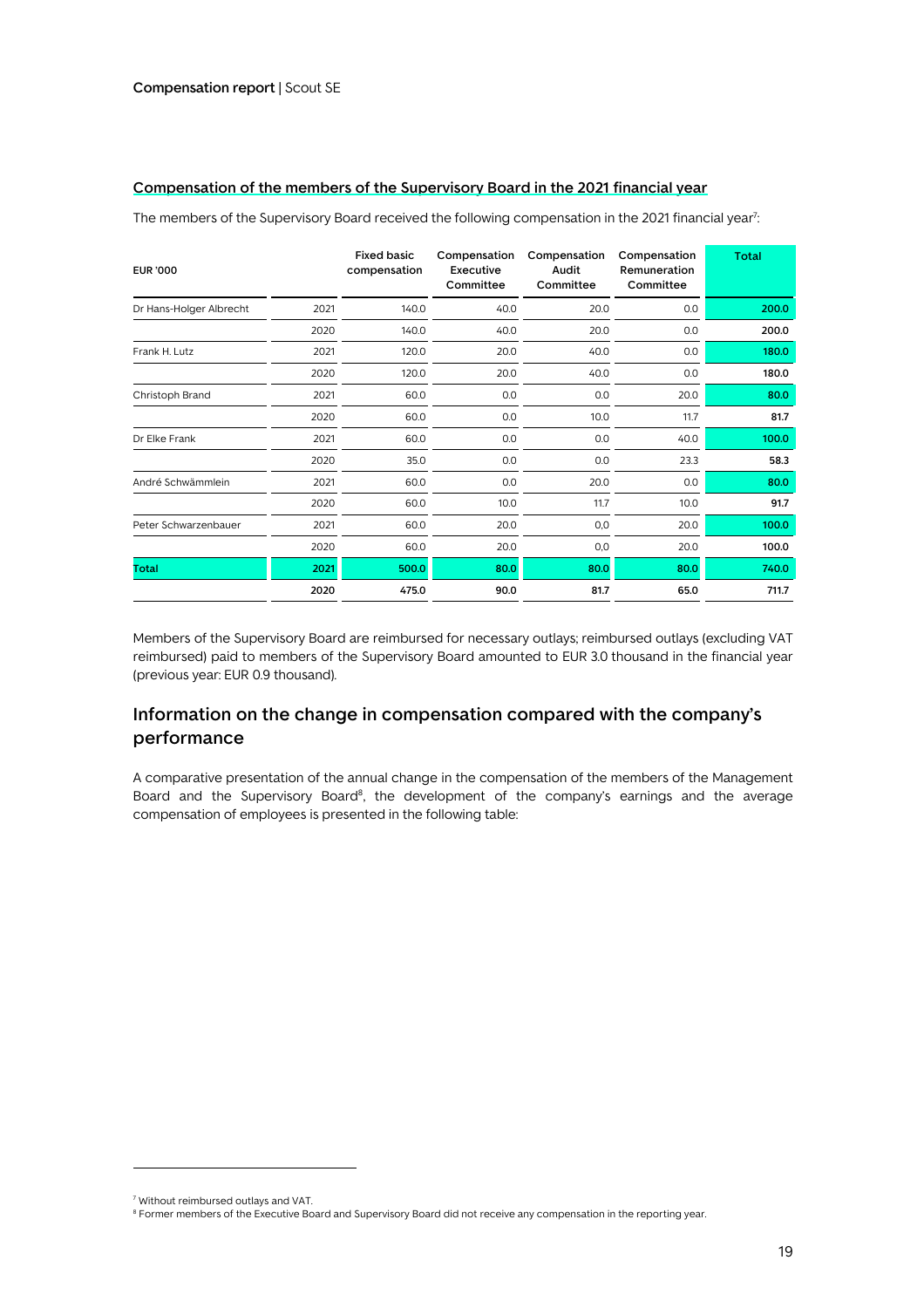| Annual change in %                                                       | 2021 to 2020 | 2020 to 2019 | 2019 to 2018 | 2018 to 2017 | 2017 to 2016 |
|--------------------------------------------------------------------------|--------------|--------------|--------------|--------------|--------------|
| Total compensation of members of the Management Board <sup>1,2,3,4</sup> |              |              |              |              |              |
| Current members of the Management Board                                  |              |              |              |              |              |
| Tobias Hartmann (CEO since 11/2018)                                      | 140.3%       | 17.0%        | n/a          | n/a          | n/a          |
| Dr Dirk Schmelzer (CFO since 06/2019)                                    | 109.8%       | 61.0%        | n/a          | n/a          | n/a          |
| Dr Thomas Schroeter (CPO since 12/2018) <sup>5</sup>                     | 46.2%        | 159.2%       | n/a          | n/a          | n/a          |
| Ralf Weitz (CCO since 12/2018) <sup>6</sup>                              | 192.1%       | $-56.6%$     | n/a          | n/a          | n/a          |
| Total compensation of the members of the Supervisory Board <sup>7</sup>  |              |              |              |              |              |
| Current members of the Supervisory Board                                 |              |              |              |              |              |
| Dr Hans-Holger Albrecht (since 06/2018)                                  | 0.0%         | 0.0%         | 71.4%        | n/a          | n/a          |
| Frank H. Lutz (since 08/2019)                                            | 0.0%         | 157.1%       | n/a          | n/a          | n/a          |
| Christoph Brand (since 08/2019)                                          | $-2.0%$      | 157.9%       | n/a          | n/a          | n/a          |
| Dr Elke Frank (since 06/2020)                                            | 71.4%        | n/a          | n/a          | n/a          | n/a          |
| André Schwämmlein (since 08/2019)                                        | $-12.7%$     | 139.1%       | n/a          | n/a          | n/a          |
| Peter Schwarzenbauer (since 06/2017)                                     | 0.0%         | 15.4%        | 8.3%         | 71.3%        | n/a          |
| Company's development of earnings                                        |              |              |              |              |              |
| Net profit of Scout24 SE (HGB)                                           | $-95.9%$     | 2.250.1%     | $-44.2%$     | 78.1%        | 30.1%        |
| Group revenue <sup>8</sup>                                               | 10.0%        | 1.2%         | 9.9%         | 12.5%        | 8.5%         |
| Group ooEBITDA <sup>9</sup>                                              | 5.0%         | 1.4%         | 10.9%        | 15.3%        | 12.6%        |
| Average compensation of employees <sup>10, 11, 12</sup>                  |              |              |              |              |              |
| Employee comparison group 1                                              | 37.3 %       | 2.8%         | n/a          | n/a          | n/a          |
| Employee comparison group 2                                              | 1.6%         | 11.1%        | n/a          | n/a          | n/a          |
|                                                                          |              |              |              |              |              |

<sup>1</sup> For Mr Hartmann, Dr Schroeter and Mr Weiz, the presentation of the annual change in total compensation in % 2019 to 2018 is omitted as it lacks informative value (start of contract in November and December 2018, respectively).

<sup>1</sup> For Dr Schmelzer, the information on the annual change in total compensation in % 2020 to 2019 is only of limited informative value given that he began his activities as a member of the Management Board in the course of the year (June) and given the associated proportionate values for 2019.

<sup>2</sup> In the 2021 financial year, the total compensation of the members of the Management Board includes payment of the virtual shares vested up to 30 June 2021; the change compared with the previous year is of only very limited informative value in this respect, as – with the exception of Dr Schroeter – no multi-year variable compensation was part of the total compensation in the 2020 financial year.

<sup>3</sup> The determination of the annual change 2020 to 2019 is based on the total compensation reported in the respective years as "benefits received within the meaning of GCGC".

In addition to the LTIP programmes, Dr Schroeter participated in another share-based payment (SOP) program, which resulted in benefits received in the 2020 financial year. For details of this programme, see note 5.3. "Share-based payments" in the consolidated financial statements for the 2019 financial year.

<sup>5</sup> In addition to the LTIP programmes, Mr Weitz participated in another share-based payment (SOP) program, which resulted in benefits received in the 2019 financial year. For details of this programme, see note 5.3. "Share-based payments" in the consolidated financial statements for the 2019 financial year.

The annual change in % is only of limited informative value given that the Supervisory Board generally commences its activities during the course of the year and the associated proportionate values for the years in question.

In connection with the sale of an entity agreed in the 2019 financial year and completed in the 2020 financial year, the expenses and income attributable to these business operations were classified in accordance with IFRS 5 for the years 2018 to 2020. In the interest of comparability, the key figures presented in the comparison between 2018 and 2017 have been retained as originally reported; in contrast, the comparison between 2019 and 2018 presents the key figures classified in accordance with IFRS 5.

See note on Group revenue.

<sup>9</sup> The disclosure of the average compensation of employees is generally based on the statutory simplification to disclose the data since the ARUG II came into force (1 January 2020); the disclosure is voluntarily supplemented by a comparative period in order to show the annual change analogous to the presented change in the total compensation of the members of the Board of Management.

<sup>10</sup> The average compensation of the employees in both comparison groups includes payments from different share-based payment programs in all years relevant for the presentation and is therefore only of very limited informative value or comparable.

The employee comparison group 1 comprises the Executive Leadership Team within Scout24 SE. In this context, Executive Leadership Team is defined as the first management level below the Management Board (senior management). The employee comparison group 2 comprises Scout24 SE's workforce. The workforce consists of all employees below senior management level. Both groups are defined within the framework of the 'Procedures for determining, implementing and reviewing the compensation system'.